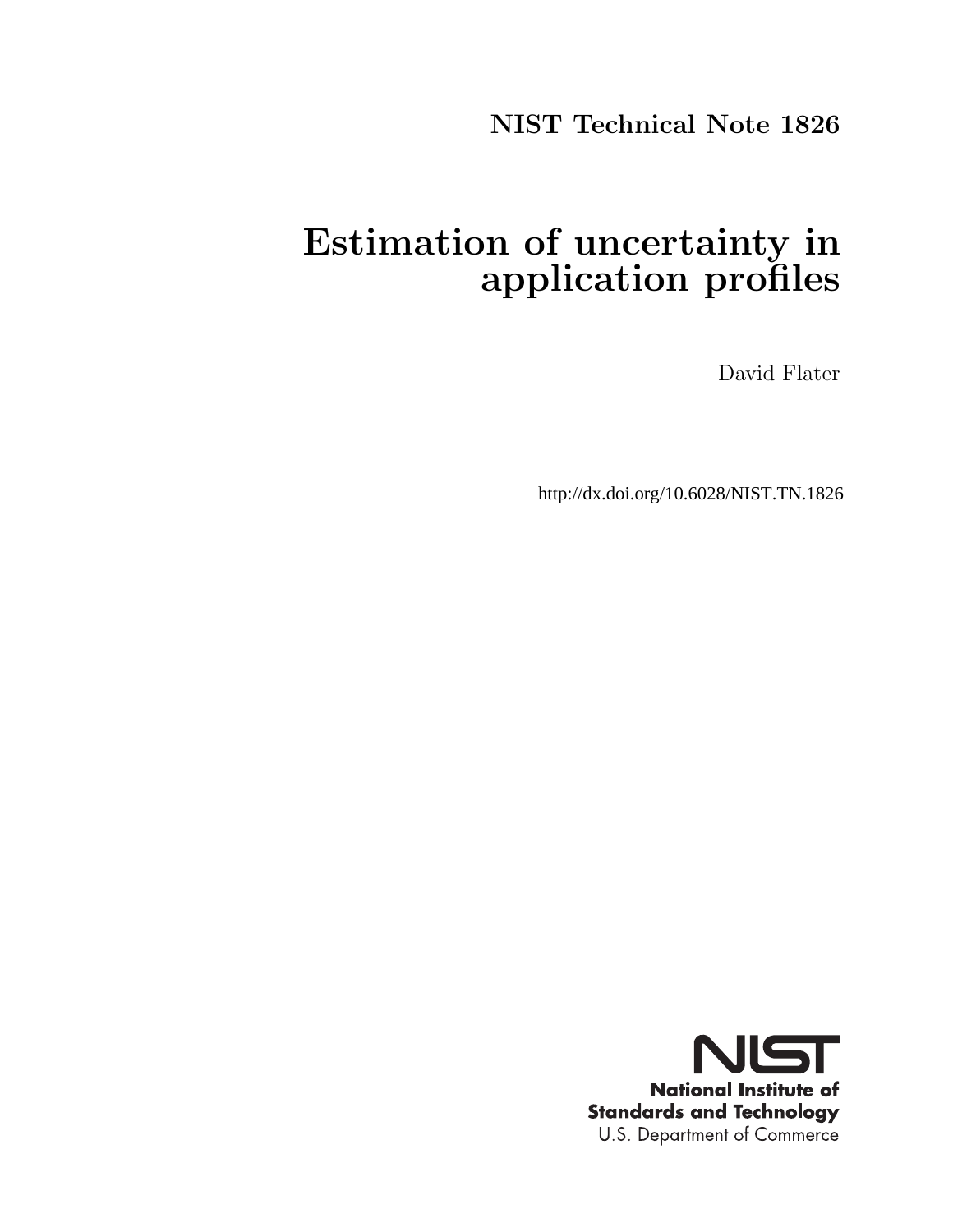# NIST Technical Note 1826

# Estimation of uncertainty in application profiles

David Flater Software and Systems Division Information Technology Laboratory

http://dx.doi.org/10.6028/NIST.TN.1826

January 2014 Reprinted with corrections April 2014



U.S. Department of Commerce Penny Pritzker, Secretary of Commerce

National Institute of Standards and Technology Patrick D. Gallagher, Under Secretary of Commerce for Standards and Technology and Director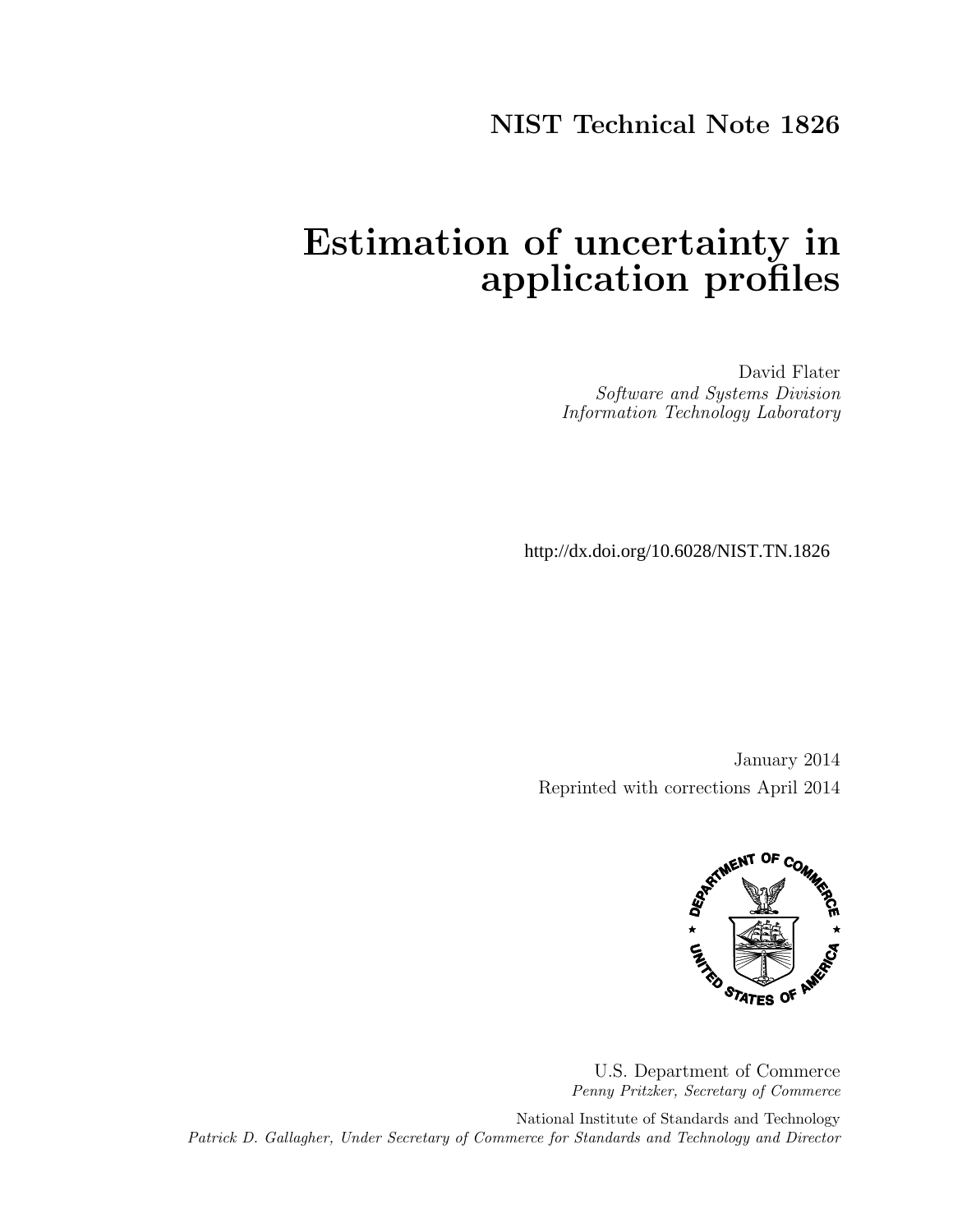Certain commercial entities, equipment, or materials may be identified in this document in order to describe an experimental procedure or concept adequately. Such identification is not intended to imply recommendation or endorsement by the National Institute of Standards and Technology, nor is it intended to imply that the entities, materials, or equipment are necessarily the best available for the purpose.

National Institute of Standards and Technology Technical Note 1826 Natl. Inst. Stand. Technol. Tech. Note 1826, 39 pages (January 2014) CODEN: NTNOEF http://dx.doi.org/10.6028/NIST.TN.1826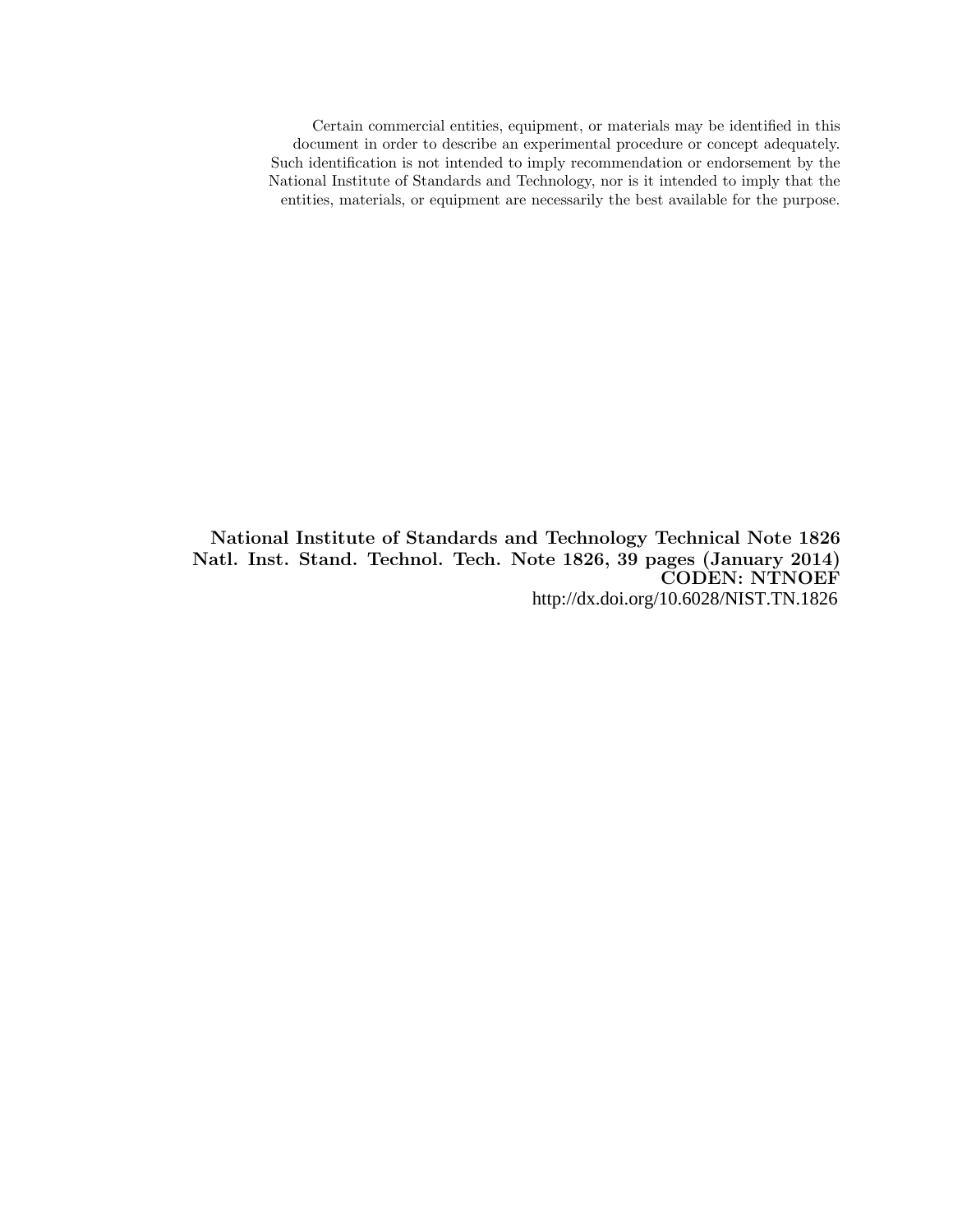# Estimation of uncertainty in application profiles

### David Flater

### January 2014 Reprinted with corrections April 2014

#### Abstract

Application profiling tools are the instruments used to measure software performance at the function and application levels. The most powerful measurement method available in application profiling tools today is sampling-based profiling, where a potentially unmodified application is interrupted based on some event to collect data on what it was doing when the interrupt occurred. It is well known that sampling introduces statistical uncertainty that must be taken into account when interpreting results; however, factors affecting the variability have not been well-studied. In attempting to validate two previously published analytical estimates, we obtained negative results. Furthermore, we found that the variability is strongly influenced by at least one factor, self-time fragmentation, that cannot be determined from the data yielded by sampling alone. We investigate this and other factors and conclude with recommendations for obtaining valid estimates of uncertainty under the conditions that exist.

## 1 Introduction

"The hope is that the progress in hardware will cure all software ills. However, a critical observer may observe that software manages to outgrow hardware in size and sluggishness." [\[1\]](#page-38-0)

This report is intended for the audience that wishes to measure software performance, whether as a necessary step for improving it or for making performance comparisons in general, rather than relying on newer hardware and more power to cure all performance ills.

The simplest measurements of application performance are nothing more than the total elapsed time or CPU time that is required for an application to run to completion for a given input. At this highest level of granularity, the only difference between hardware and software performance measurements is which factor (the hardware platform or the software application) is controlled and which one is varied. Such measurements can be obtained without recourse to sophisticated tools, but the results are correspondingly less useful if it is necessary to improve the software's performance.

Measuring software performance at a finer granularity is called profiling. With measurements scoped to the function level or below, it becomes possible to identify and remedy previously unknown performance bottlenecks in the software with optimal precedence. However, every measurement has an associated uncertainty. If the uncertainty of profile results is estimated incorrectly, the conclusions drawn can be incorrect and the actions taken may be inefficient or do more harm than good.

We performed a series of experiments to better understand this uncertainty and made some interesting findings, including:

- Our results do not support either of two previously published estimates of uncertainty;
- Our results show a pattern of the actual variability being strongly influenced by a different factor that was not previously identified;
- Larger sources of noise that are specific to a particular environment or measuring instrument exist;
- Results can be skewed by seemingly extraneous factors and potentially by sampling bias; and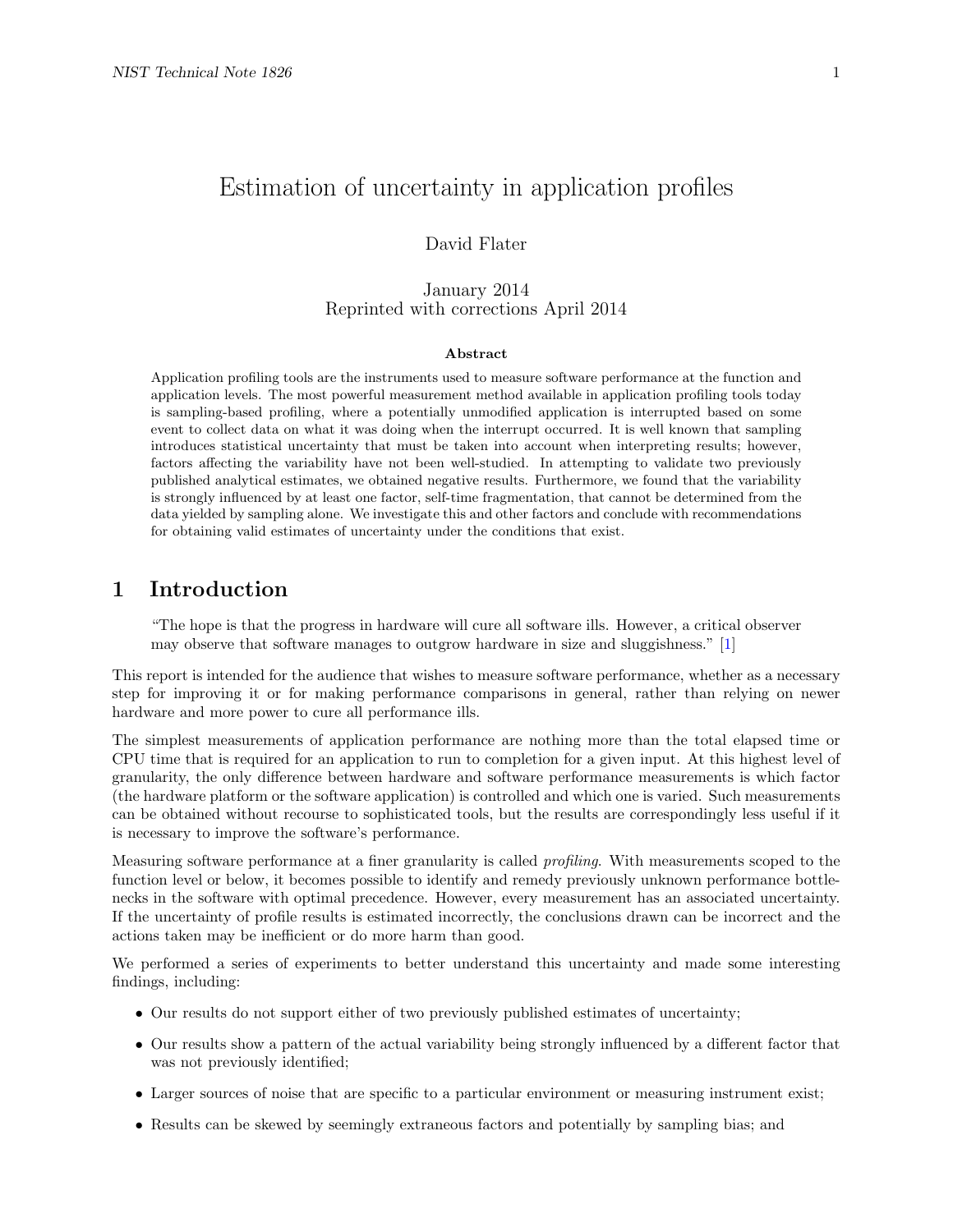• Projections made in the process of matching observed results with expected results can introduce uncertainties that exceed those of the original measurements.

The remainder of this paper is organized as follows. [Section 2](#page-4-0) provides background about profiling and profiling tools. [Section 3](#page-5-0) provides background about applicable standard uncertainty methods and available estimates of the uncertainty of function-level measurements. [Section 4](#page-10-0) characterizes the observed nonnormalities of results (meaning, they do not adhere to a Gaussian, a.k.a. normal, distribution). [Section 5](#page-12-0) presents a series of experiments focusing on the effects of several factors on results from different profiling tools. [Section 6](#page-23-0) presents additional experiments investigating other factors. [Section 7](#page-29-0) provides a worked example illustrating methods for multiple comparisons and uncertainty resulting from the extrapolation of expected results. [Section 8](#page-32-0) looks at possible biases. Finally, [Section 9](#page-34-0) lists findings, recommendations, and future work.

# <span id="page-4-0"></span>2 Profiling and profiling tools

There are a great many tools for application profiling. However, the selection of a particular platform, programming language, compiler or interpreter can quickly limit the choices. The examples in this report use the following tools and platforms: $<sup>1</sup>$  $<sup>1</sup>$  $<sup>1</sup>$ </sup>

- On x86<sub>-64</sub> Linux:
	- Perf [\[2\]](#page-38-1) is included in the Linux kernel source tree and therefore inherits its versioning from the kernel.
	- OProfile [\[3\]](#page-38-2) includes a new data collection tool, Operf, that is built on the same kernel subsystem as Perf, as well as a "legacy" tool, Opcontrol, that uses a different method to collect data.
	- GNU Gprof [\[4\]](#page-38-3) is an older profiling tool that is integrated with the GNU Compiler Collection (GCC) [\[5\]](#page-38-4). GNU Gprof is very similar to the earlier Berkeley Gprof [\[6,](#page-38-5) [7\]](#page-38-6). Unlike Perf and OProfile, Gprof inserts data collection instrumentation into applications when they are compiled. Data are collected only for objects that were compiled with that instrumentation, which typically excludes the kernel and requires the use of Gprof-enabled versions of standard libraries if complete results are to be obtained.
	- The compiler used under Linux was GCC. Versions were as specified for each experiment.
- On x86 64 Windows 7:
	- VTune Amplifier XE 2013 [\[8\]](#page-38-7) ("AXE") is included in Intel's developer suites for the Windows and Linux platforms and provides several different data collection drivers with differing characteristics.
	- The compiler used under Windows was Intel Composer XE 2013 [\[9\]](#page-38-8) ("ICL"), which operated in conjunction with Visual Studio 2012 Express.
- On Android 2.3.7:
	- Android's Debug class [\[10\]](#page-38-9) is included in its Java library and offers tracing-based profiling of Java apps that support it.

Although application profiling tools can provide a range of different kinds of measurements, the most powerful measurement method available and the focus of this report is sampling-based profiling, where an application is interrupted based on some event to collect data on what it was doing when the interrupt occurred. Using hardware interrupts that are enabled by a separate profiling tool and then serviced by a kernel subsystem, it is possible to collect data about the inner workings of an application without modifying its source code or executables.

Perf, OProfile, Gprof, and AXE all support sampling-based profiling; however, Gprof is limited to user space and a fixed sampling frequency. For AXE, the capabilities vary by data collection driver.

<span id="page-4-1"></span><sup>&</sup>lt;sup>1</sup>Specific computer hardware and software products are identified in this report to support reproducibility of results. Such identification does not imply recommendation or endorsement by the National Institute of Standards and Technology, nor does it imply that the products identified are necessarily the best available for the purpose.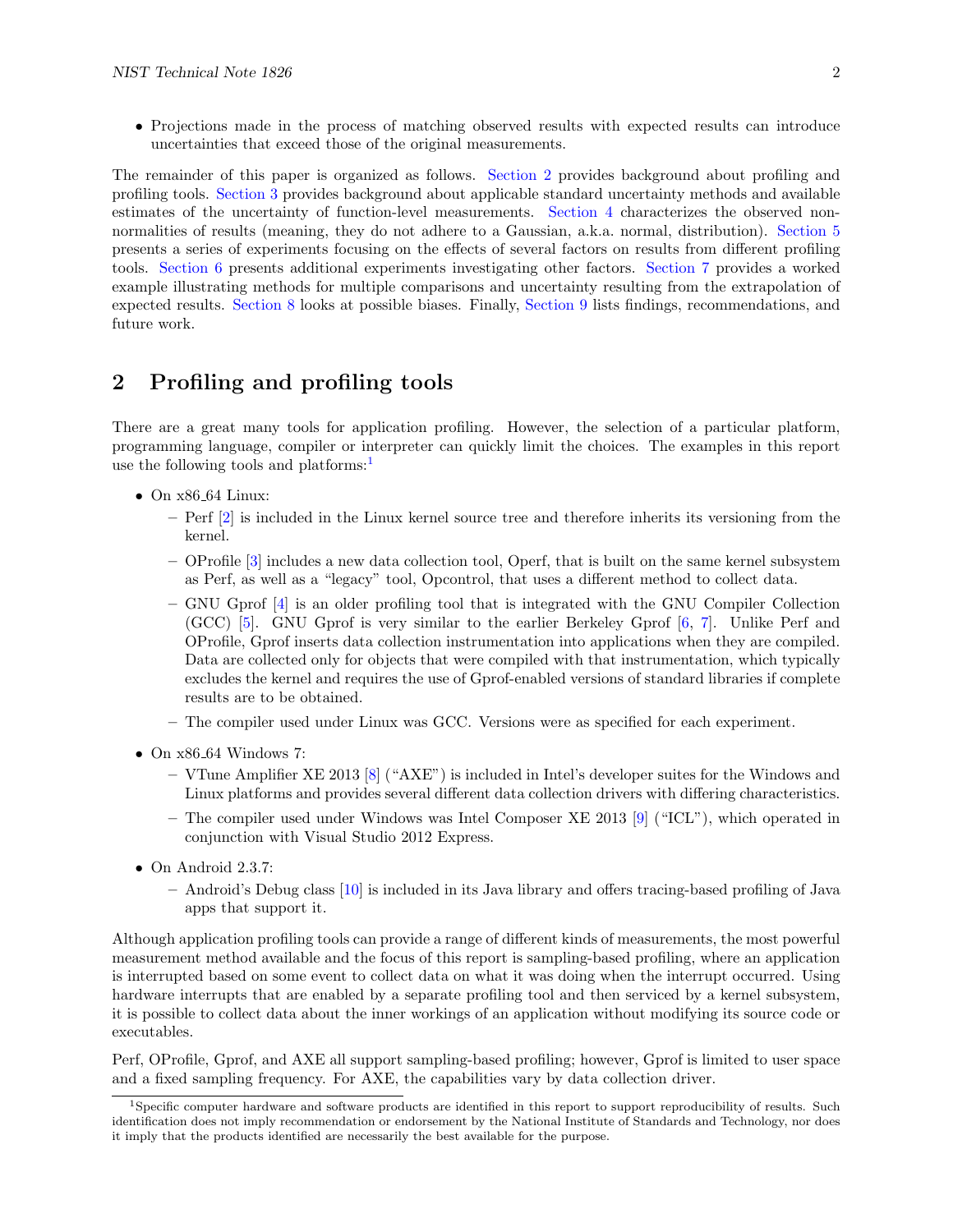The simplest form of analysis for the resulting data simply ranks the functions of an application by the proportion of samples in which they were found to be currently executing. This proportion is called the self time of a function because it represents only the time spent executing the function itself, not the time spent executing any subfunctions that it invokes. Those functions that directly consume the most CPU time are readily identified by self time.

Profiling tools support an additional level of data collection to gather information on why those functions were called. From call chains, the *total time* of functions, which includes both the self time and the time spent executing any subfunctions, can be determined. Since the uncertainty issues for total time are not materially different, the examples in this report focus on the self-time results that are simpler to collect.<sup>[2](#page-5-1)</sup>

Perf, OProfile, and certain AXE drivers allow the user to choose numerous different events to drive eventbased sampling and to adjust the frequency with which samples are taken. When the chosen event is that a particular hardware timer reaches a specified count, the sampling frequency is derived from the count and the timer's frequency. If a different sort of event is chosen, such as a tracepoint for a specific kernel operation, sampling need not occur at any regular interval and may occur in bursts. For the purposes of this report, it is assumed that the sampling is periodic.

If the sampling frequency at any time becomes too high, data collection tools may lose samples or the overhead of profiling may skew or completely overwhelm the application under test. If it is too low, too few samples will be taken and the results will not be useful for decision-making. The frequency must be tuned to account for the capabilities of the system and the needs of the measurement.

When samples are taken at regular intervals, functions that do not account for much of an application's CPU time may be entirely missed by data collection or may be sampled only occasionally, appearing and disappearing at random from the results of repeated data collection runs. To prevent reports from becoming cluttered with such ephemeral functions, some reporting tools implement adjustable thresholds to filter the reported results. The suppressed results are not necessarily invalid; they are merely deemed insignificant.

Gprof counts function calls with embedded instrumentation, so even functions that do not account for much of an application's CPU time are reliably detected. However, Gprof determines self time by sampling at a fixed frequency, so the functions in question won't necessarily have significant values for self time.

The uncertainties resulting from a variety of factors are potentially important for any application profile. The following sections describe ways of determining that uncertainty.

# <span id="page-5-0"></span>3 Standard uncertainty methods

Without disrespect to the comprehensive and authoritative references on standard uncertainty that are readily available [\[12,](#page-38-10) [13,](#page-38-11) [14,](#page-38-12) [15\]](#page-38-13), this section provides a shortened and simplified how-to that is tailored to the audience and the kind of measurement being discussed.

### 3.1 Empirical estimation of uncertainty from repeated measurements

Estimating uncertainty based on statistical analysis of repeated measurements is known as Type A evaluation of uncertainty [\[12,](#page-38-10) §4.2][\[16\]](#page-38-14). This empirical approach has the advantage that it requires little advance knowledge about the underlying distribution of measurement results along with the corresponding disadvantage that any such knowledge that one may have is not used to improve the estimate. Holistic benchmarks and self-time measurements are both amenable to this approach if the measurements can be repeated a sufficient number of times.

<span id="page-5-1"></span><sup>&</sup>lt;sup>2</sup>If one calculates total time simply using the proportion of samples in which a given function either is executing or is found on the stack, then there is no material difference from the uncertainty perspective. Graph-based approaches for estimating total time are less straightforward and may produce divergent results when cycles are present in the call graph. See Ref. [\[11\]](#page-38-15) for a simple example.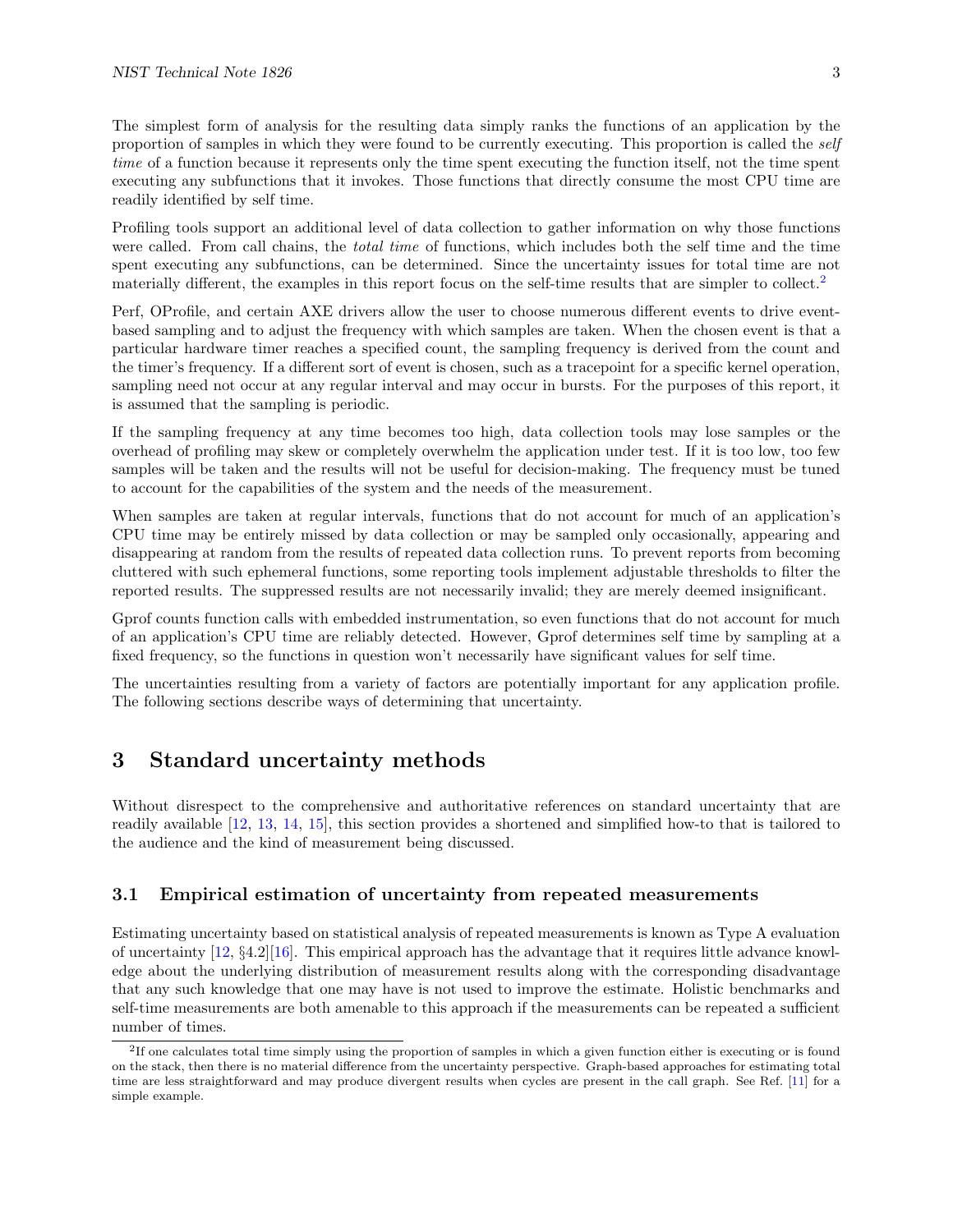The most frequently used method, which we will refer to as the "original" method, is as follows. It assumes that the samples are independent and identically distributed (i.i.d.), that the distribution has a finite mean and variance, and that the desired summary statistic is the sample mean. Letting  $X_k$  represent the n samples (individual, independent measurement results) and  $\overline{X}$  the sample mean of those n samples, the standard deviation of the mean is estimated as

$$
u = \left(\frac{1}{n\left(n-1\right)}\sum_{k=1}^{n}\left(X_k - \overline{X}\right)^2\right)^{\frac{1}{2}}
$$

### <span id="page-6-0"></span>3.2 Analytical estimation of uncertainty

Estimating uncertainty using an analytical model is a case of Type B evaluation of uncertainty [\[12,](#page-38-10) §4.3][\[17\]](#page-38-16).

An analytical model of the intrinsic measurement uncertainty caused by sampling would be useful to support a conclusion that observed variations in performance are actual and not measurement artifacts. We are aware of only two previously published models, which are the documented uncertainty for GNU Gprof and the multinomial model that is applied in Ref. [\[18\]](#page-38-17). These two models are presented in the following subsections, followed by a third model that characterizes quantization error.

#### <span id="page-6-1"></span>3.2.1 Gprof result

Gprof's author documented the following result for the "expected error" of self times:

The actual amount of error can be predicted. For N samples, the expected error is the square-root of N. For example, if the sampling period is 0.01 seconds and 'foo''s run-time is 1 second, N is 100 samples (1 second/0.01 seconds), sqrt(N) is 10 samples, so the expected error in 'foo''s run-time is 0.1 seconds  $(10 \times 0.01$  seconds), or ten percent of the observed value. Again, if the sampling period is 0.01 seconds and 'bar''s run-time is 100 seconds, N is 10000 samples, sqrt(N) is 100 samples, so the expected error in 'bar''s run-time is 1 second, or one percent of the observed value. It is likely to vary this much on the average from one profiling run to the next. (Sometimes it will vary more.) [\[19\]](#page-38-18)

Gprof reports self time in seconds, but the sampling period of 0.01 s, be it actual or derived, is stated in every report:

Flat profile: Each sample counts as 0.01 seconds. % cumulative self self total time seconds seconds calls ms/call ms/call name 78.07 1.27 1.27 8 159.07 159.07 fn2 20.37 1.60 0.33 2 165.99 165.99 fn1

The derivation or source of the result was not cited. Lacking further details, we would assume that it characterizes the behavior of sampling-based profilers in general, not just Gprof. But in [Section 5,](#page-12-0) we will present empirical results that argue for a different analytical model (or none at all) for Gprof as well as other sampling-based profilers.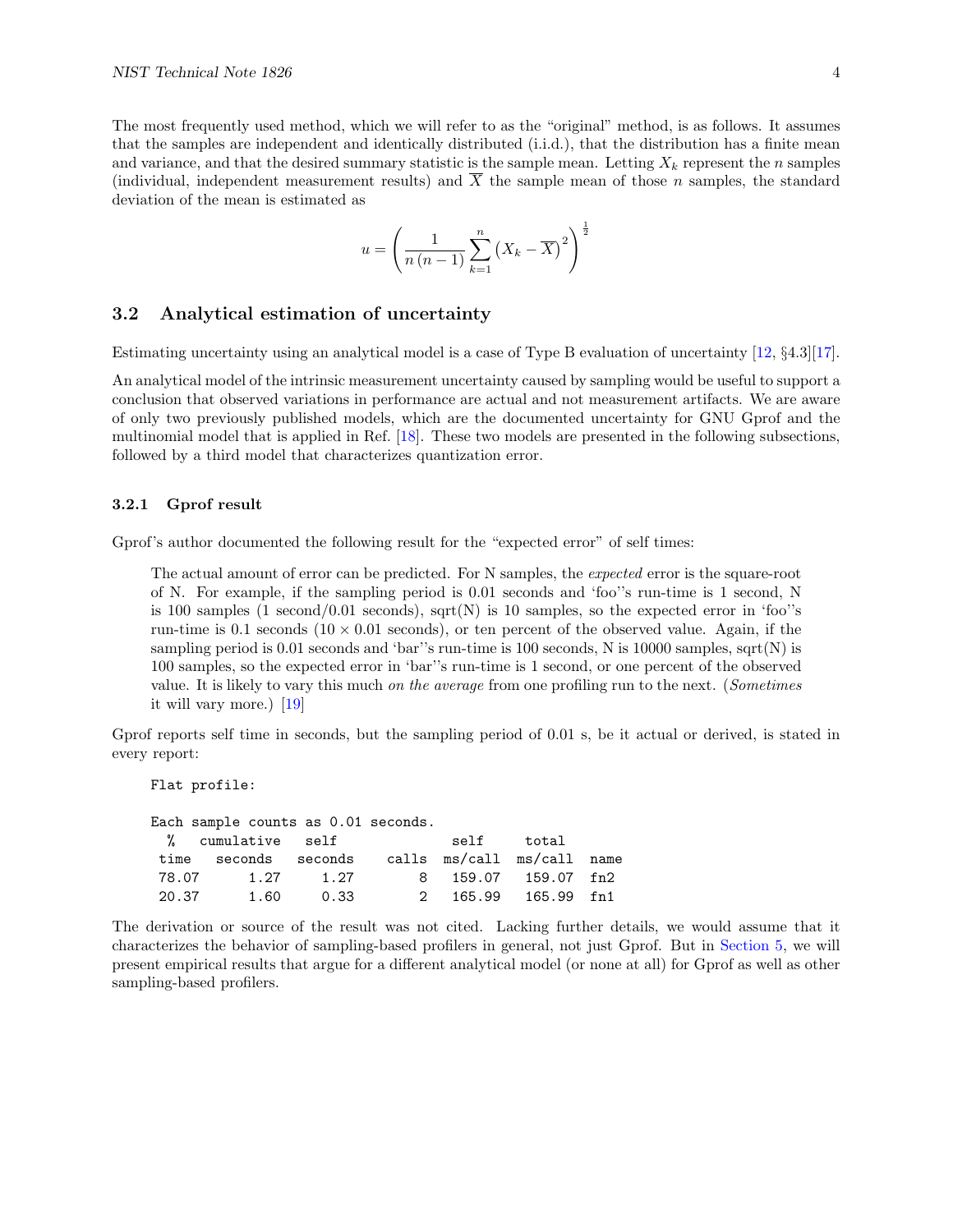#### 3.2.2 Multinomial model

Another approach is to use a multinomial distribution as the analytical model as was done in Ref. [\[18\]](#page-38-17).<sup>[3](#page-7-0)</sup> In this model, each sample is an independent trial, each function is a multinomial outcome, and the probability of each outcome is the self-time proportion of the corresponding function.

If function i has a self-time proportion of  $p_i$  and the total number of samples taken in the entire profiling run was n, then according to the definition of the multinomial distribution, the standard deviations of the sample counts (the random variables indicating the number of times outcome  $i$  would be observed in  $n$  trials) should be

$$
\sigma_i = \sqrt{n \, p_i \, (1-p_i)}
$$

This analytical result comes with a logical derivation, but the empirical results that we will present in [Section 5](#page-12-0) do not support this model either.

#### <span id="page-7-1"></span>3.2.3 Quantization error

A sample count is a discrete measure, but the "true" or "ideal" measure of a function's self time generally must be continuous to be practical. Each sample-based measurement of self time therefore is affected by quantization error. Assuming that there is sufficient variation in the data, an empirical estimate of uncertainty from repeated measurements typically would already include the additional uncertainty contributed by this error. However, in an analytical evaluation, quantization error is a component of uncertainty that must either be accounted for or declared to be negligible in the context of the particular measurement.

Consider the idealized scenario in which a function runs for exactly the same amount of time each time it is executed, profiling samples occur with precise periodicity, and the time at which the first profiling sample is taken (call this the "offset") is a uniform random variable with a range from zero to one sampling period. In the simplest case, where all of a function's self time is spent in a single invocation of that function and no subfunctions are called, one can intuit that the quantization error is unbiased:

- Error in the negative direction occurs whenever a "fractional sample" is dropped.
- Error in the positive direction occurs whenever  $n+1$  samples are distributed within a function execution of length  $n + \epsilon$  sampling periods; for example, a function execution of length 2.2 sampling periods permits samples to be taken at  $t = 0.1, 1.1, 2.1$  sampling periods from the time at which the function began executing.

Over a large number of independent measurements that follow this idealized model, the mean sample count for the function in question will converge to the ideal value. Since the error is unbiased, the estimate of its value in a measurement equation is zero. Letting  $v \in \Re_{\geq 0}$  be the ideal or true value that is being approximated, for a function that is called only once, the discrete sample count can be described using a single draw from the binomial distribution (B) with  $p = v - |v|$ :

$$
N = \lfloor v \rfloor + B(1, v - \lfloor v \rfloor)
$$

The variance of N, and therefore of the quantization error, is  $p(1-p) \leq \frac{1}{4}$  with the maximum occurring at  $p = \frac{1}{2}$  (when the execution time of the function is exactly halfway between two multiples of the sampling period).

But consider now what happens when the self time of a function is divided among I separate calls of that function. Making additional simplifying assumptions that the execution time of each invocation is the same and that the offset with respect to each invocation is an independent draw from a uniform distribution with a range from zero to one sampling period, the equation for the sample count generalizes to

$$
N = I\lfloor v' \rfloor + B(I, v' - \lfloor v' \rfloor)
$$

<span id="page-7-0"></span><sup>3</sup>The cited reference refers to the binomial distribution instead of the multinomial distribution and scales results by the factor of n instead of using sample counts directly, but the underlying model is the same.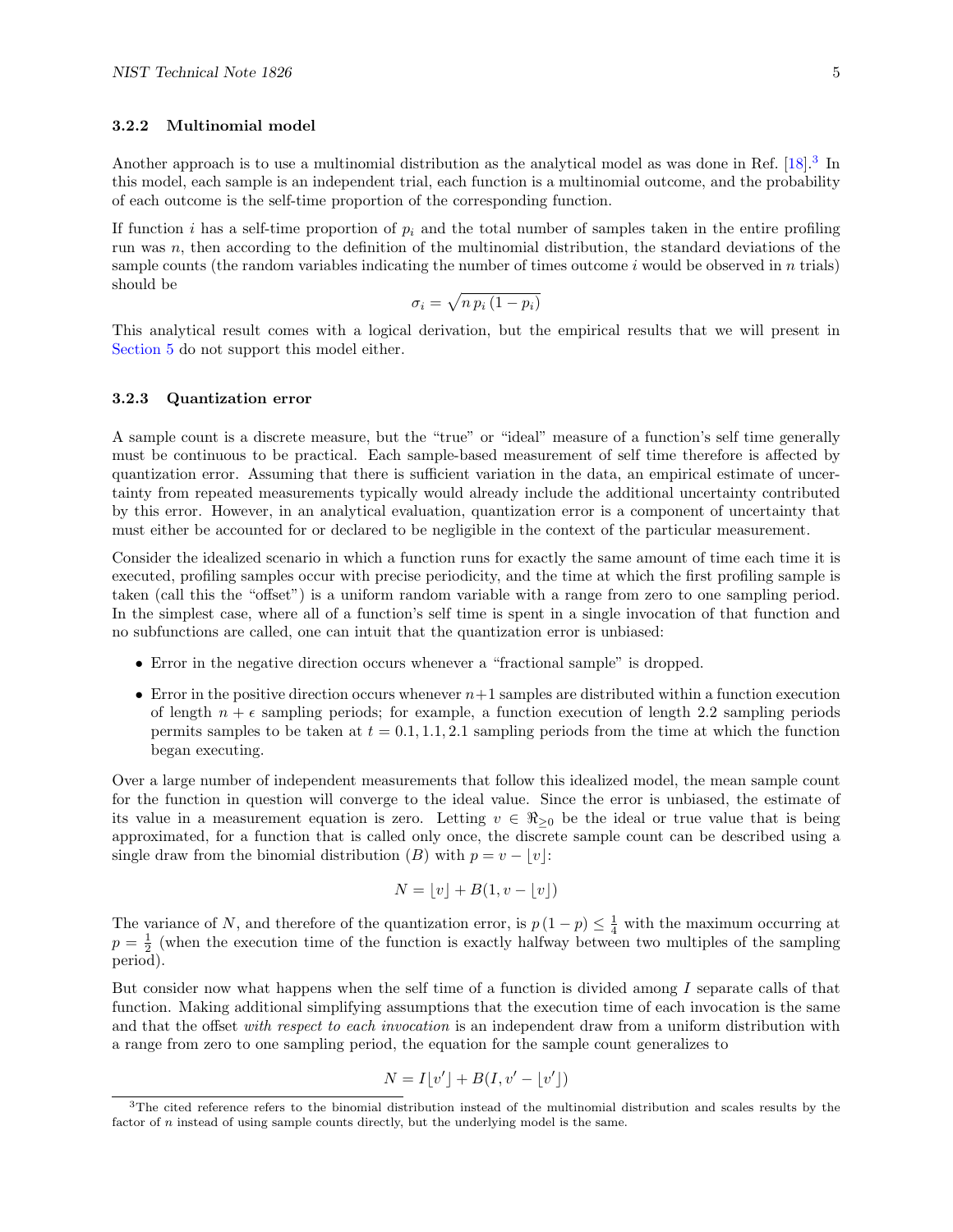<span id="page-8-0"></span>

I (number of function invocations)

Figure 1: Comparison of theoretical bounds for the variance of quantization error with the theoretical variances and simulated sample estimates for function self time  $v = 50$  sampling periods

with  $v' = \frac{v}{I}$ . If we again use the maximum at  $p = \frac{1}{2}$ , the upper bound on the variance of N given I is  $\frac{I}{4}$ . Fortunately, there is an alternative bound that does not increase linearly with I. If we assume that  $I > v$ ,  $\lfloor v' \rfloor = 0$ , and the variance of N can be simplified to

$$
Iv'(1-v') = I\frac{v}{I}\left(1-\frac{v}{I}\right) = v\left(1-\frac{v}{I}\right)
$$

which approaches v as I goes to infinity. In the event that  $I \leq v$ , trivially,  $\frac{I}{4} \leq v$ , so v also functions as an upper bound in all cases.

With N being our estimate of v, this second bound begins to look like the gprof estimate of  $\sqrt{N}$  for the standard deviation, but only as  $I$  approaches infinity (i.e., when the self time of a function is highly fragmented). At the other end of the spectrum, the equally valid  $\frac{I}{4}$  bound drives the variance to zero as I goes to zero. If the call count I is a known value,  $\frac{I}{4}$  provides a tighter bound for sufficiently small I. Of course, if one has a good estimate of  $v$  and  $I$  is known, one can calculate the theoretical variance of  $N$ directly, but this theoretical variance begins fluctuating with increasing sensitivity to its input parameters as  $I$  becomes less than  $v$ .

[Figure 1](#page-8-0) shows the relationship between the two bounds, the theoretical variance, and a sample of simulated sample counts (estimates of  $v$ ) for a range of  $I$  from 1 to  $6v$ .

The empirical results that we will present in [Section 5](#page-12-0) do show a trend of sample count variance increasing as I increases. However, the observed variances in most cases are much less than predicted by this model, despite the presumed presence of other sources of variability in addition to quantization error.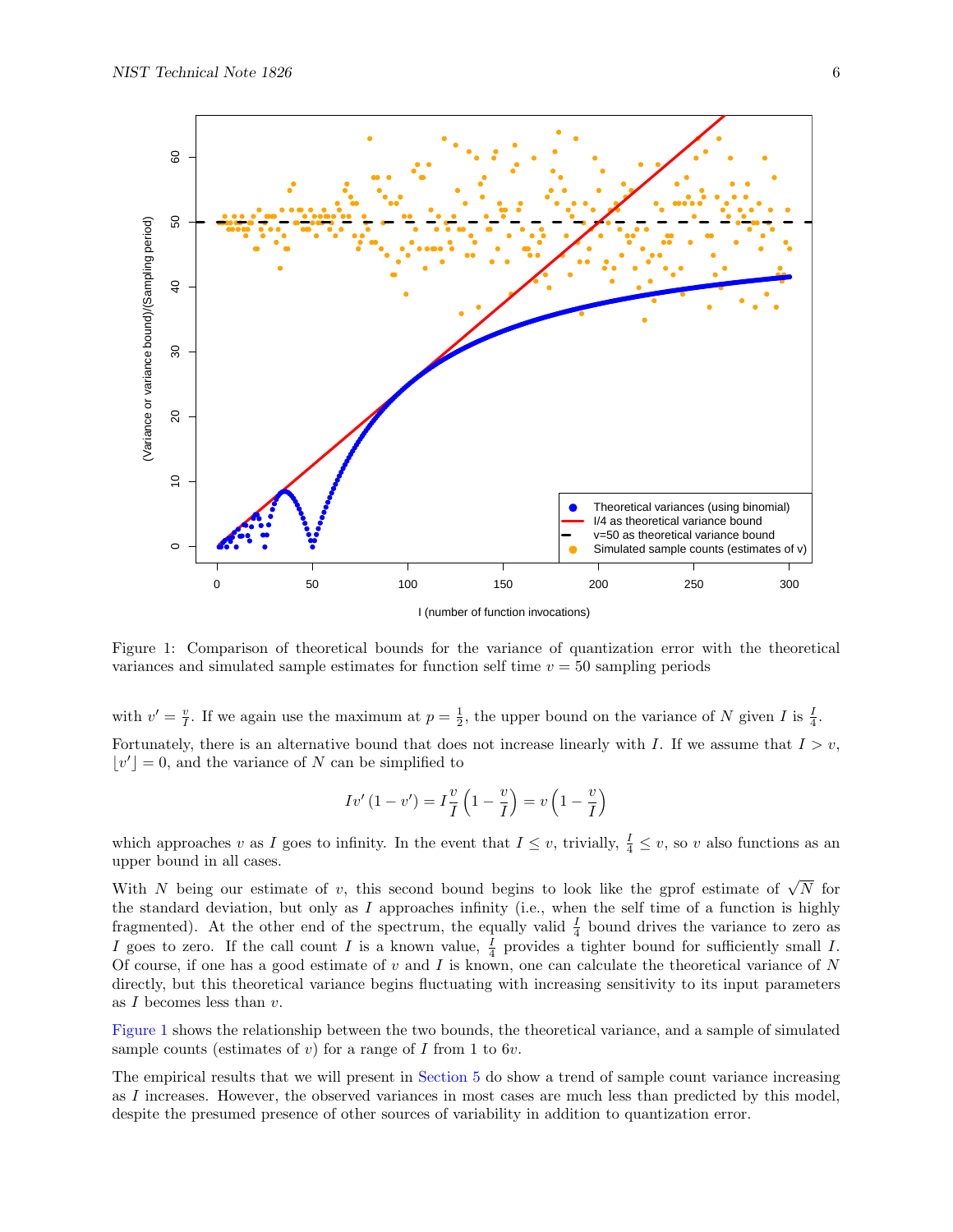### <span id="page-9-1"></span>3.3 Expanded uncertainty and confidence intervals

The purpose of "expanded uncertainty" is to derive a confidence interval for the measurement given a standard deviation.<sup>[4](#page-9-0)</sup> In the original method, this is done based on the assumption that the distribution of the mean of a given number of repeated measurements is approximately normal, a condition which is often asserted by virtue of the Central Limit Theorem [\[12,](#page-38-10) §G.2].

Having obtained an estimated standard uncertainty u (either using empirical, analytical, or a mixture of analysis methods to assess the uncertainty from each source), one then calculates the expanded uncertainty  $U = ku$  from u and a coverage factor k, which is chosen as needed to produce the desired coverage probability (commonly 95 % or 99 %). The confidence interval is then simply the experimental mean plus or minus U.

In the absence of complications, k can be taken directly from the t-distribution with  $n-1$  degrees of freedom [\[12,](#page-38-10) §G.3]. In Octave [\[21\]](#page-39-0), that value of k for a level of confidence C (or  $(100 \times C)$  % confidence) is returned by tinv((1+C)/2, n-1). In R [\[22\]](#page-39-1), the same value is returned by  $qt((1+C)/2, n-1)$ .

Potential complications:

- If the combined uncertainty is the sum of two or more estimated uncertainty components, one must adjust the degrees of freedom for the t-distribution using the Welch-Sattherthwaite formula [\[12,](#page-38-10) §G.4.1].
- When it is necessary to achieve a simultaneous level of confidence for every possible comparison that might be made between different measurements rather than a confidence interval for a single measurement in isolation, the Sidák inequality  $[23, 24]$  $[23, 24]$  $[23, 24]$  $[23, 24]$  or one of the comparable methods should be used to determine the higher level of confidence that must be used for the individual measurements in order to obtain the desired confidence for the set of intervals.

An example use of the Sidák inequality appears in [Section 7.3.](#page-30-0) An extended example that applies both the Welch-Sattherthwaite formula and the Sidák inequality to software performance measurements can be found in Ref. [\[25\]](#page-39-4).

### 3.4 Numerical determination of confidence intervals

The use of the t-distribution in the previous section introduces an assumption of normality. Measurements of software can often be automated and repeated a sufficient number of times not only to validate an appeal to the Central Limit Theorem, but to make the uncertainty of the mean negligible according to any reasonable evaluation. But when the distribution of results is not normal and the sample size is limited by any factor, the validity of the normal-based estimate becomes difficult to establish, and there is no universally applicable recipe for doing so. For that reason, the "bootstrap" method of estimating uncertainty [\[26\]](#page-39-5) is gaining currency.

The bootstrap method is more robust and can be used any time that the distribution of measurement values can be reasonably well characterized. In the cited article and in common practice, that distribution is simulated through random sampling with replacement from the original data. Alternative methods can be used, such as fitting a common probability distribution or a derived estimated distribution to the data.

The general purpose of the bootstrap is to obtain approximate confidence intervals. Unlike the original method, the bootstrap method can be applied in essentially the same way for summary statistics other than the mean and can accurately characterize confidence intervals that are asymmetrical around the estimated value. Since the data used to find a confidence interval are generated randomly rather than collected experimentally, there should be no problem getting sufficiently many samples for the estimate to converge even in complex cases, pathological distributions excepted.

<span id="page-9-0"></span> ${}^{4}$ Ref. [\[12\]](#page-38-10) avoids the term *confidence interval* for reasons that are described in [\[12,](#page-38-10)  $\S6.2.2$ ], but the term *coverage interval* that is used instead is unfamiliar to many readers and could be misinterpreted to suggest that we mean either a Bayesian credible interval or a statistical tolerance interval. We believe that the uncertainty intervals used in this document meet the conditions and use the specific definitions that [\[12,](#page-38-10) §6.2.2] indicates for confidence intervals. According to [\[12,](#page-38-10) §2.3.5, §6.2.2] and [\[20,](#page-39-6) §2.36], however, if an expanded uncertainty includes uncertainty from sources assessed using Type B methods, then the interval should be termed a coverage interval and not a confidence interval.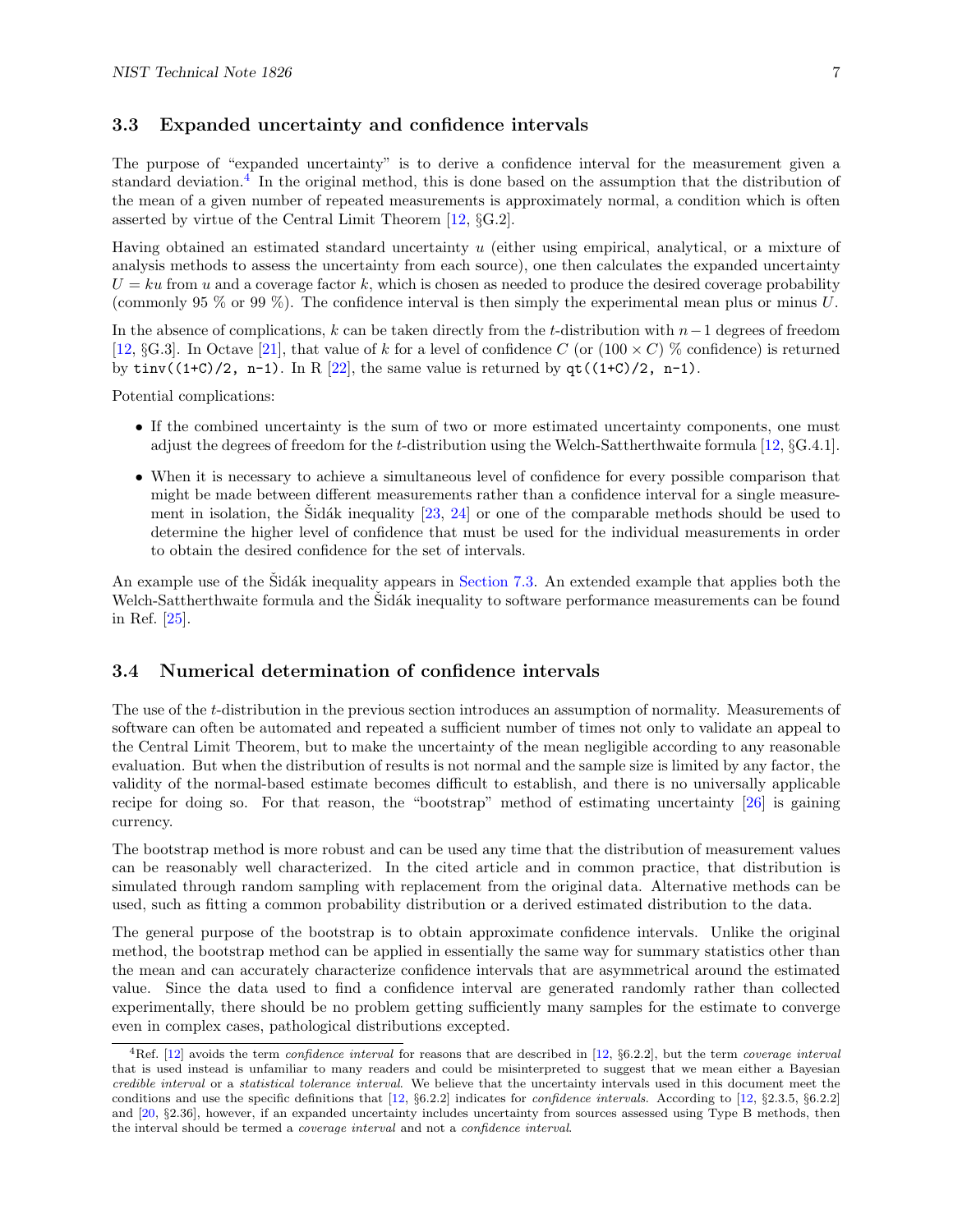The uncertainty of the mean of n samples would be estimated by randomly generating "many" sets of  $n$ samples according to the supplied probability distribution, calculating the means of those sets, and then examining the resulting distribution of generated means. Although one can easily estimate the standard deviation of the mean at that point by taking the standard deviation of the set of generated means, this result is known to converge to [\[27,](#page-39-7) Eqn. 5.12]:

$$
u' = \left(\frac{1}{n^2} \sum_{k=1}^n (X_k - \overline{X})^2\right)^{\frac{1}{2}}
$$

which for large n is close to and not better than the original method's estimate. Instead, it is more productive to jump directly to the goal of finding a confidence interval. The location and width of the confidence interval can change even though the standard deviation does not. A probabilistically symmetric<sup>[5](#page-10-1)</sup> confidence interval can be estimated by taking quantiles of the set of generated means (e.g.,  $2.5\%$  and  $97.5\%$  for a 95 % confidence interval). For multiple comparisons, the higher level of confidence that was used in the  $k$ calculation for the original method is used analogously in choosing the quantiles for the confidence interval in the bootstrap method.

The confidence interval described above is commonly known as the percentile interval. It has greater coverage error than the  $BC_a$  and bootstrap-t intervals [\[28\]](#page-39-8), but compared to those alternatives it is much simpler to explain and implement. The better (and worse) alternatives are explained in textbooks [\[27\]](#page-39-7) and implemented in the R boot package [\[29\]](#page-39-9).

The validity of the bootstrap method depends on one's ability to approximate the distribution of measurement values. For many fairly well-behaved distributions, the effort may not be onerous. However, it may happen that by the time an unusual distribution has been adequately characterized through repeated measurements, the uncertainty of the mean of those measurements will already have become negligible. On the assumption that future measurements of the same type will exhibit the same distribution of results, the effort might support a reduction in the amount of data collection for subsequent experiments.

# <span id="page-10-0"></span>4 Observed non-normalities of self-time results

The following generalizations are based on visual examination of the distributions of results for the self time of functions as reported by multiple application profiling tools.

### 4.1 Discretization

Trivially, any profiler that relies on sampling has a quantum corresponding to a single sample. Less trivially, any profiler that relies on tracing to determine self times has a quantum corresponding to the resolution of the clock that is used to timestamp tracing events. If this resolution is sufficiently coarse, in can be observed in scatter plots of results, which will stratify along quantum levels.<sup>[6](#page-10-2)</sup>

By definition, discretization guarantees that the distribution of results is not a normal distribution, but it can be a close enough approximation for many purposes. [Figure 2](#page-11-0) shows an example of an otherwise well-behaved distribution.

<span id="page-10-1"></span><sup>&</sup>lt;sup>5</sup>Meaning, that the probability of missing the interval is the same on both sides. An alternative is to find the shortest confidence interval, which is not necessarily symmetric [\[13,](#page-38-11) §5.3.4].

<span id="page-10-2"></span> $6$ Some computer systems in which the precision of timestamps significantly exceeded the resolution of the hardware clock have mitigated timing anomalies by artificially incrementing the software clock value each time it was read. Such a practice would add noise to results but would not obscure the strata entirely.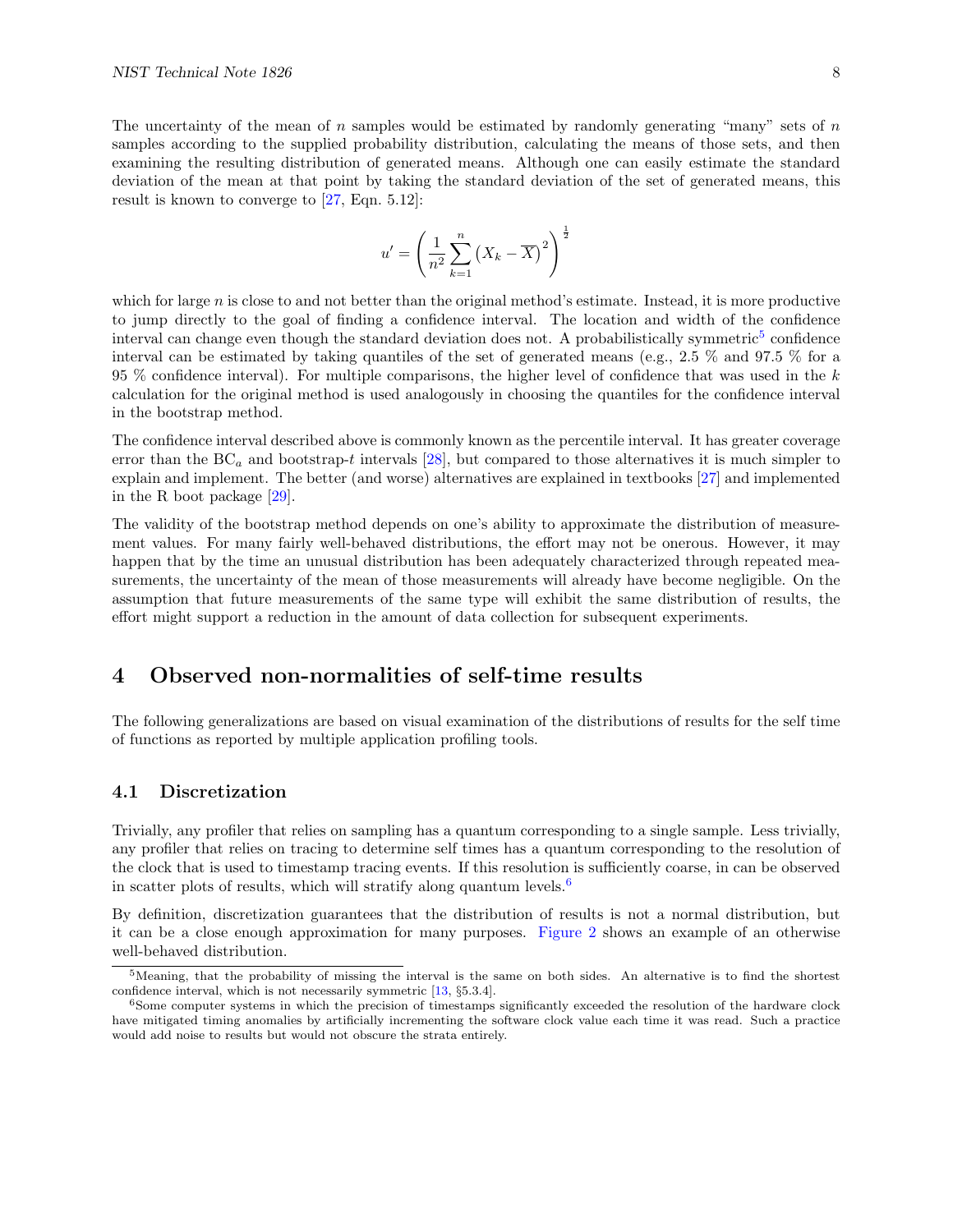<span id="page-11-0"></span>

Figure 2: Example showing effect of discretization on bell-shaped distribution of results

<span id="page-11-1"></span>

Figure 3: Example of long-tailed distribution of results

### 4.2 Asymmetry

It is not unusual for distributions of results to show a longer tail on one side. The component of variability that represents actual performance differences is bounded on one side by the performance that is optimal for the system, producing a longer tail going upward. The component of variability that represents sampling noise is bounded at the high end by the number of sampling periods that will fit within the program's execution and at the low end by zero, so it can produce an asymmetry in either direction depending on location. The degree to which these effects or others affect the distribution of results is tool- and test-casedependent.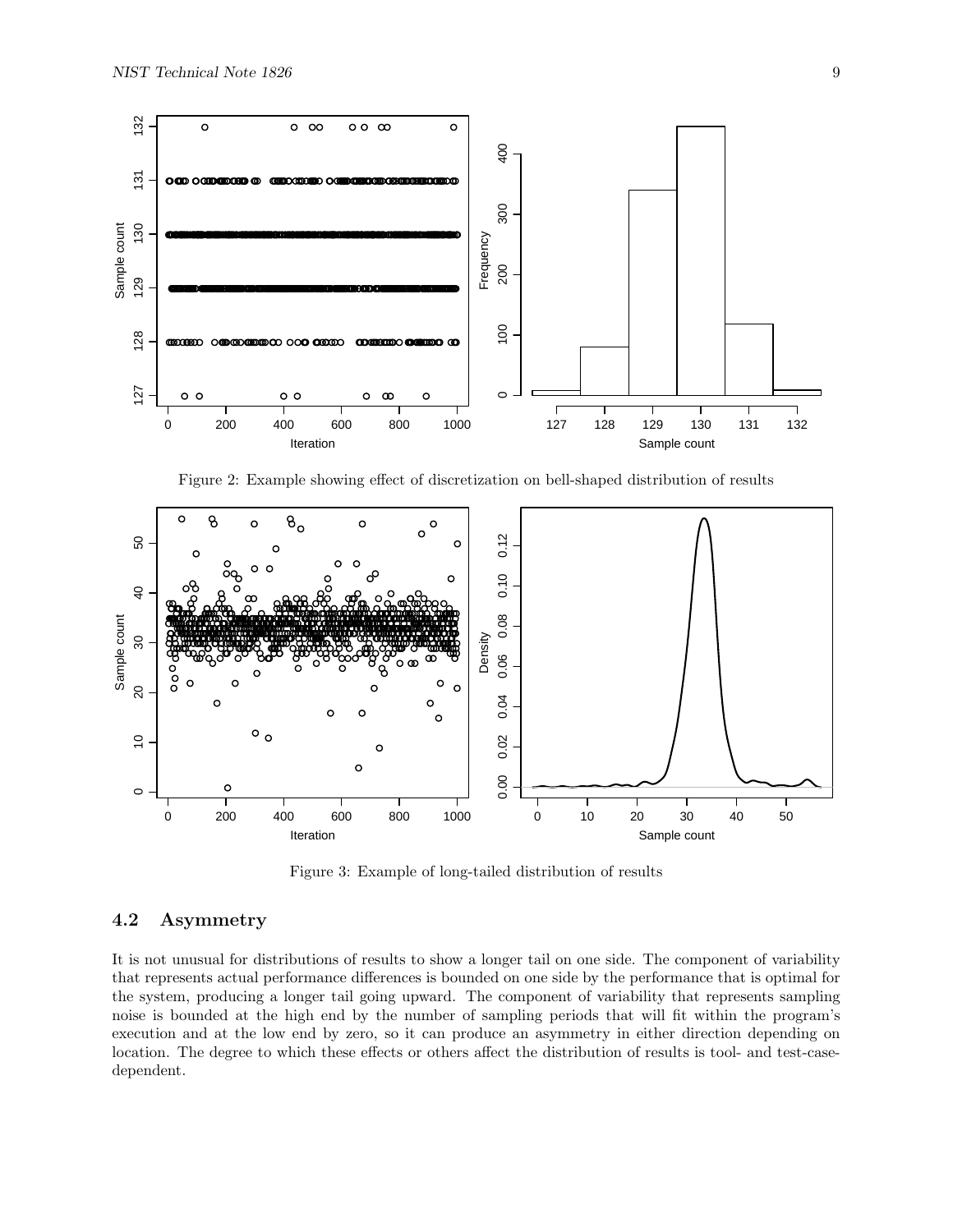<span id="page-12-1"></span>

Figure 4: Example of an asymmetrical distribution with a solitary outlier

### 4.3 Long tails and outliers

When the results in one case display a relatively smooth change in the proportion of points from the center of the distribution to its extremes and a large proportion of points far from the center of the distribution, they may form a long-tailed distribution. [Figure 3](#page-11-1) shows an example.

However, it sometimes happens that a single, extreme outlier appears in the data, as in the example of [Figure 4.](#page-12-1) If it occurs as the first measurement of a series, it might plausibly be attributed to start-up effects and optionally discarded if a steady-state result is desired. One or two extreme outliers appearing in the middle of data sets are more troubling, since they suggest the presence of a long tail or of one or more additional modes that were inadequately characterized by the sample.

### 4.4 Multi-modality

Having collected relatively large samples, we have observed so-called outliers clustering around secondary modes in a manner that transient failures would not explain. [Figure 5](#page-13-0) shows an example. There has been no evidence to support a conclusion that they are erroneous and should be discarded. An assumption that the performance of software in a controlled configuration should be characterized by a better-behaved distribution would be convenient but difficult to justify, given the complexity of the system.

When measurements behave in this manner, the maximum (worst-case) result might be of equal or greater value than the mean. The most informative presentation of results, if enough data have been collected to characterize it, is to plot the probability distribution.

# <span id="page-12-0"></span>5 Observed effects of sample count, self-time fragmentation, and kernel timer frequency

### 5.1 Uncertainty methods applied

This subsection describes the methods applied for the experiments in this section and similar ones in subsequent sections.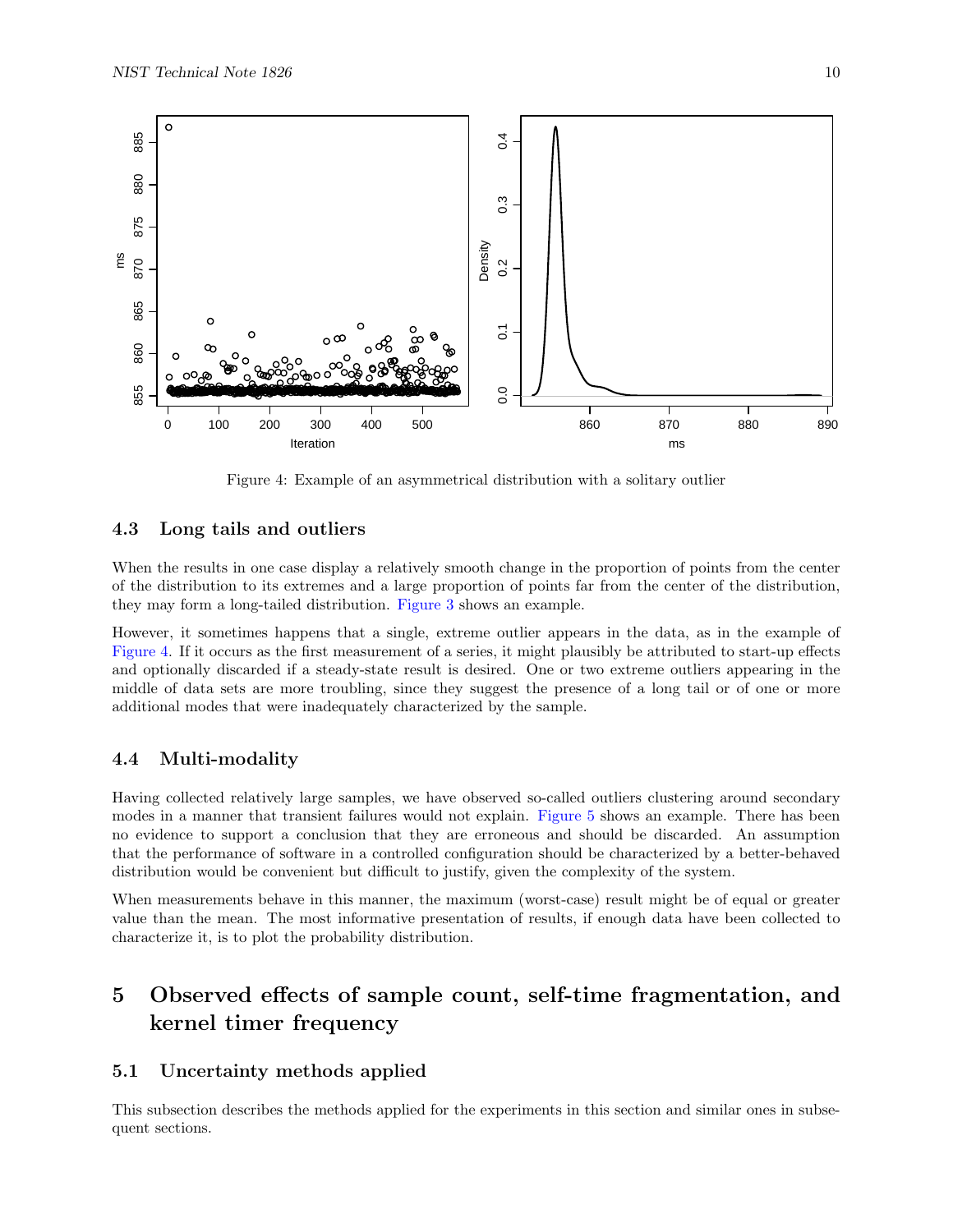<span id="page-13-0"></span>

Figure 5: Example of distribution with a low-frequency secondary mode

Consistent with the methods discussed in [Section 3,](#page-5-0) we assume that measurement results are independent and identically distributed (i.i.d.) samples from an unknown distribution.

The unknown distribution may have asymmetry, a long tail, or multiple modes. For the sake of tractability, we assume that any secondary modes in the distributions of results have a high enough frequency that they would appear in our samples with high probability. Without some assumption of this form, we could never be assured of having adequately characterized the distribution with any finite sample however large.

The distributions of measurement results from each experiment were visually inspected for pathologies such as time-dependency (a failure of i.i.d.) and significant outliers. Inspection was performed using scatter plots, kernel density plots, and autocorrelation plots. The kernel density plots were produced using the R density function with smoothing bandwidth of no less than the value of 0.5 samples (half the quantum of the input data). This minimum limit prevented the discretization of sample counts from producing oscillations in the density plots when the default bandwidth selector (based on Silverman's rule [\[30\]](#page-39-10)) chose a very narrow bandwidth. Similarly, the autocorrelation plots were produced by the R acf function after dithering the input data to mask the discretization.

Next, confidence intervals for the means were calculated using the original method and subsequently validated using the bootstrap method (percentile interval). Despite noted outliers and non-normality, the two methods yielded significantly different confidence intervals for the mean only for certain cases in [Section 7,](#page-29-0) where extreme solitary outliers in a relatively small sample (100) led to a questionable bootstrap.

To test the analytical estimates of uncertainty given in [Section 3.2,](#page-6-0) we also needed confidence intervals for the standard deviations—the uncertainties of the standard uncertainties. The estimated variance of samples from a normal population is known to have a scaled chi-squared distribution; in the original method, the confidence intervals therefore would be derived using quantiles of *that* distribution:  $[31, Thm. 6.16][32]$  $[31, Thm. 6.16][32]$  $[31, Thm. 6.16][32]$ 

$$
\sigma^{2} \in \left[\frac{(n-1) s^{2}}{\chi_{n-1,1-\alpha/2}^{2}}, \frac{(n-1) s^{2}}{\chi_{n-1,\alpha/2}^{2}}\right]
$$

However, the confidence interval for the standard deviation is much more sensitive to non-normality than the confidence interval for the mean. In cases where the distributions of measurement results were clearly non-normal, we found that the bootstrap method gave significantly wider confidence intervals than the above equation. In well-behaved cases, the two methods were in material agreement. Therefore, we have consistently used  $10^6$  iterations of the bootstrap method (percentile interval) to find the confidence intervals of standard deviations.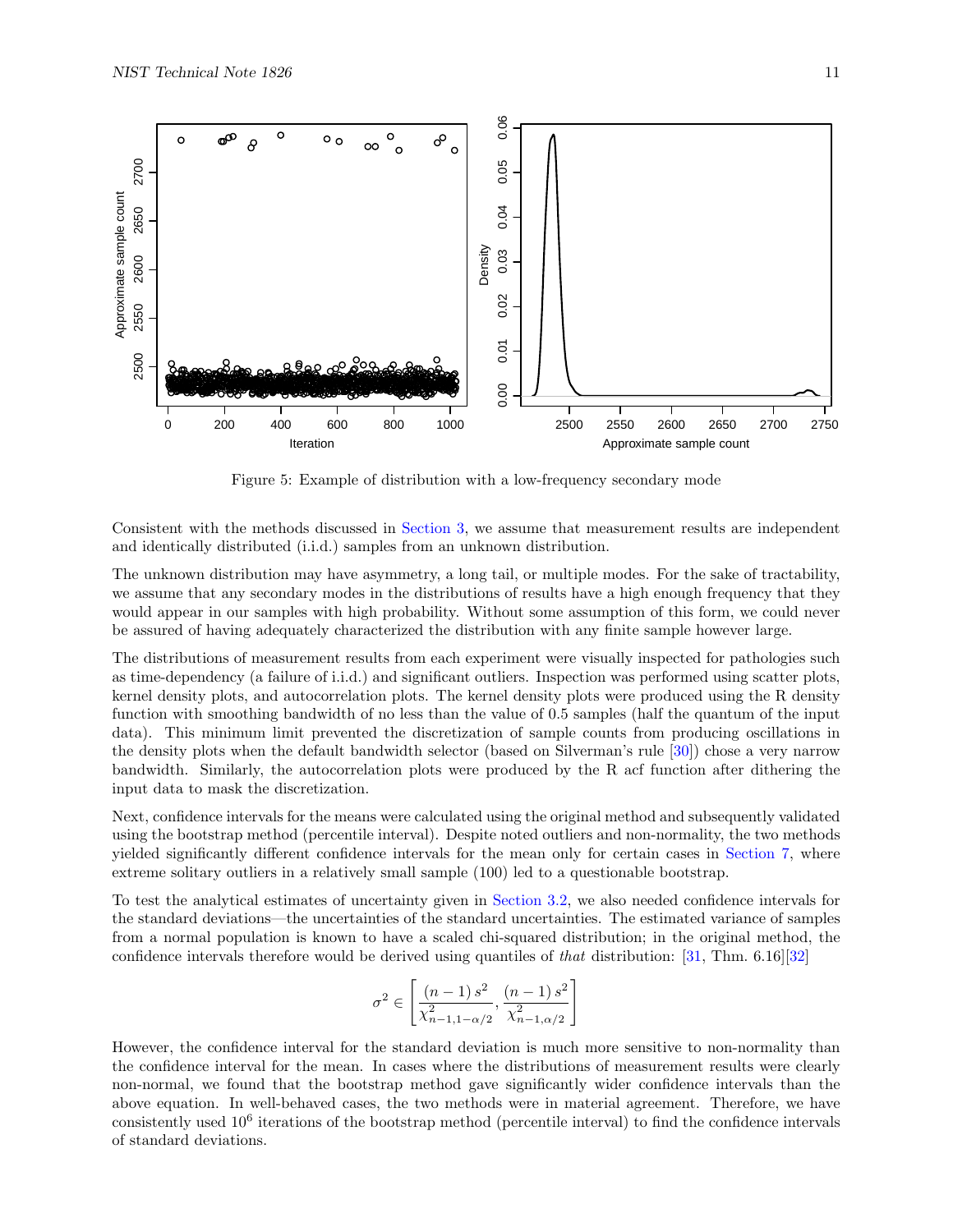<span id="page-14-0"></span>

Figure 6: Attained coverage of several bootstrap confidence intervals for 95 % nominal coverage of the standard deviation of a mixture distribution in  $10^3$  trials with sample size  $10^3$  and  $10^4$  bootstrap replicates in each trial

Through simulation experiments on mixture distributions, we found that the coverage attained by the percentile interval for the true standard deviation drops below the specified level when a low-frequency secondary mode is present (see [Figure 6\)](#page-14-0). The critical parameter affecting the coverage error (i.e., the uncertainty of the uncertainty of the uncertainty...) is not the sample size but the expected number of "outliers" corresponding to the secondary mode. For a mixture of two normal distributions with standard deviations of 1 and means of 10 and 30, the attained coverage drops below a nominal 95 % as the expected count of outliers drops below 10. Under the same conditions, the  $BC_a$  interval [\[27,](#page-39-7) Ch. 14] runs on the high side of nominal until the expected count of outliers drops below 3. At that point, however, the attained coverage of both methods falls off a cliff.

When the sample contains not a single value belonging to the secondary mode, it is a degenerate case that ensures the failure of the bootstrap. In the simulation results, the precipitous drop in attained coverage as the expected count of outliers drops below 3 is clearly related to the rising prevalence of degenerate cases. However, a degenerate case would be undetectable in practice without an additional source of information hence our assumption 6 paragraphs ago that this did not occur.

Although use of the  $BC_a$  interval would marginally improve the attained coverage when low-frequency secondary modes appear, we will instead observe that our samples were too small to adequately characterize the secondary modes and use due caution in interpreting the results in those cases.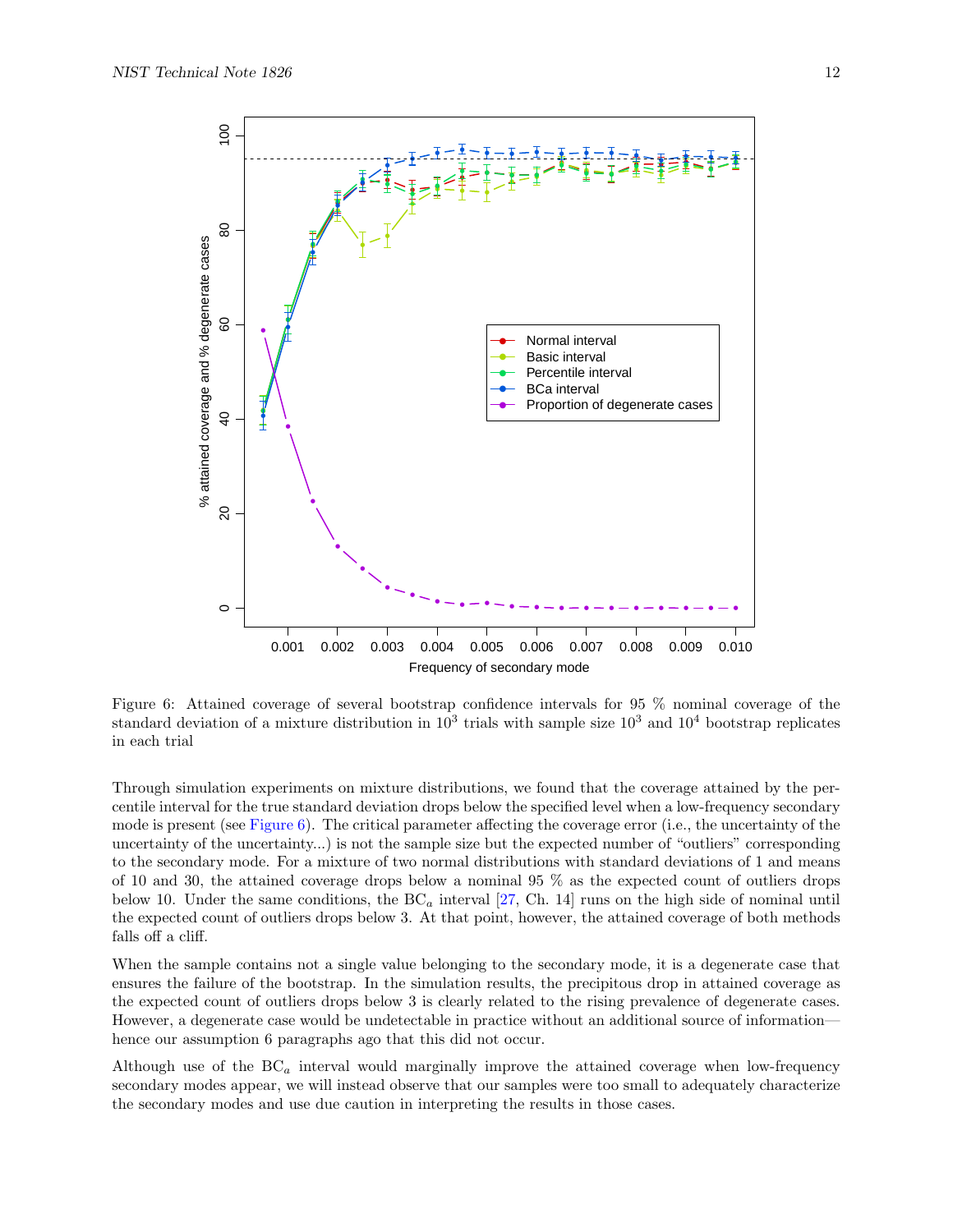### 5.2 Derivation of predicted standard deviations

The analytical models of [Section 3.2](#page-6-0) produce one result for each profiling run. But in our experiments, we performed many profiling runs to be able to determine the standard deviations empirically. There are consequently too many predictions to present alongside the empirical results.

For the Gprof and quantization error models, we used the mean sample counts rather than the individual sample counts to obtain a single set of predictions for each treatment. For the multinomial model, we pooled the results from the many profiling runs to obtain a single set of  $p_i$  values and used the mean of the total sample counts for *n*.

With respect to the quantization error predictions, since the value of I is known in these experiments and the mean sample counts provide a good estimate of  $v$ , the predictions are taken from the theoretical variance (the blue dots in [Figure 1\)](#page-8-0) rather than the bounds.

### <span id="page-15-0"></span>5.3 Gprof

To validate the  $\sqrt{N}$  result quoted in [Section 3.2.1,](#page-6-1) we performed the following experiment with Gprof:

- Controlled variables
	- Dell Precision T5400 PC as used in [\[25\]](#page-39-4), fixed CPU frequency
	- Slackware Linux 14.0 booted in single-user mode
	- Linux kernel version 3.9.2
	- GCC version 4.7.3
	- Test program alternates between 2 calls to fn1 and 8 calls to fn2, two functions with the same expected execution times
	- Program built with –O1 –pg
	- 1000 runs for each combination of independent variables
- Independent variables
	- $-2$  levels of the value N described above: fn2 is expected to show approximately 4 times as many samples as fn1
	- 15 levels of self-time fragmentation: the test program is parameterized by a function call count to allow approximately the same total workload to be executed using longer functions called fewer times or with shorter functions called more times
	- 2 levels of the kernel configurable CONFIG HZ: 100 vs. 1000 (CONFIG NO HZ was also set in each case)

Each run of the test program produced a value for both levels of N by dividing execution time between two functions, with the main program being overhead. The order of tests progressed upward through each level of self-time fragmentation before starting on the next of the 1000 iterations. The two levels of HZ were run separately after a reboot into the respective kernels.

The test program used the same workload for  $f\n 1$  and  $f\n 1$  and created the different levels of N by invoking fn2 four times as frequently as fn1. This implies an expectation that any effect of self-time fragmentation would arise due to the shortening execution times of functions as opposed to the absolute number of times that functions were invoked. If the latter case were true, the N factor and the self-time fragmentation factor would not be independent of one another with the test program as implemented, and it would be better to make the same number of calls to functions with different workloads instead of vice-versa.

Regardless, the results for Gprof [\(Figure 7\)](#page-16-0) indicate that the effect of self-time fragmentation on variability dominates the effects of N and HZ. Neither of the previously published analytical models responds to self-time fragmentation at all, so the observations do not follow their predictions. Although the model of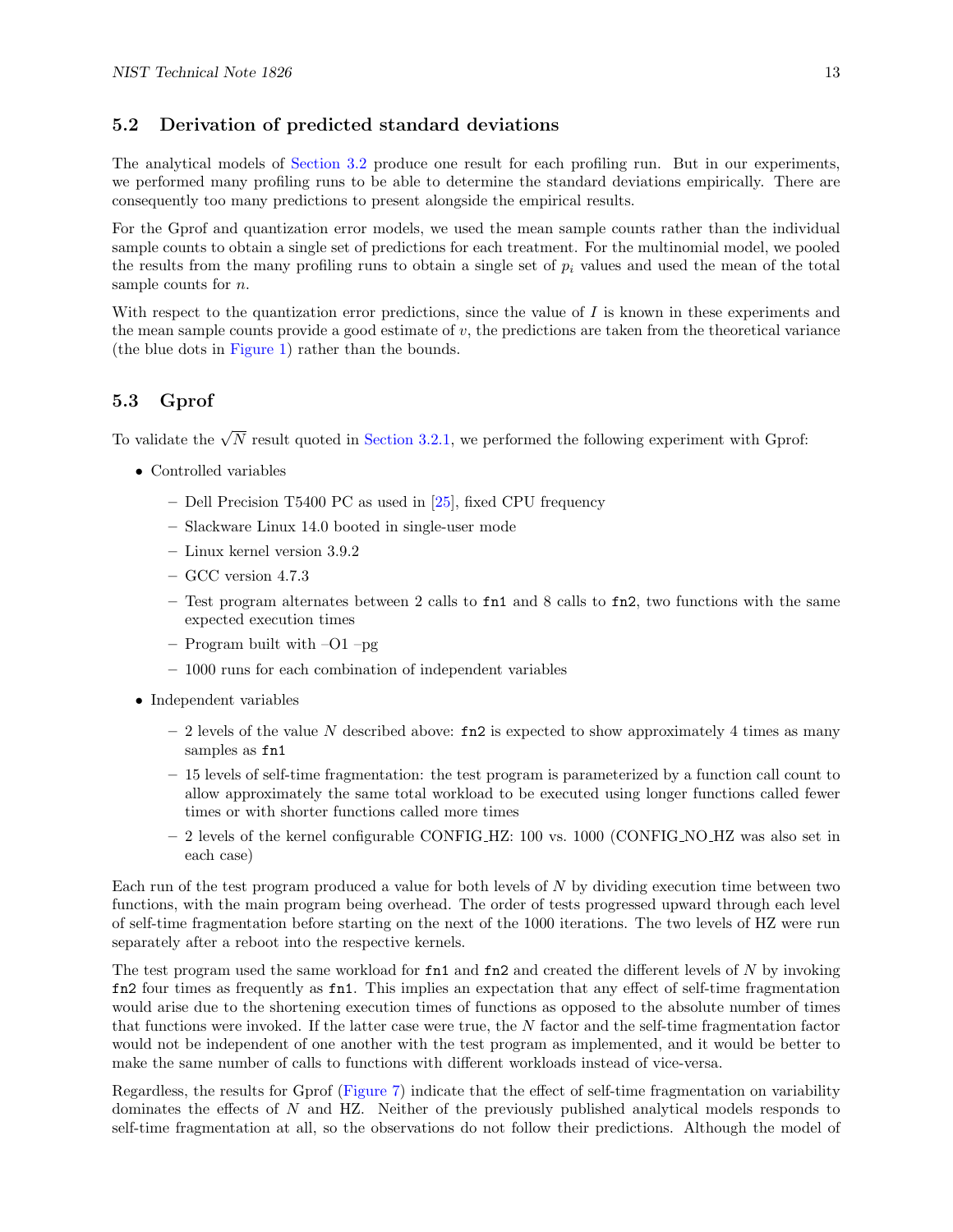<span id="page-16-0"></span>

Figure 7: Gprof sample count standard deviations, predicted vs. actual, with 95 % confidence intervals (presumed less than 95 % for  $x = 5.5$  with HZ=1000). Confidence intervals are not drawn when the range is vanishingly small.

quantization error in [Section 3.2.3](#page-7-1) does predict an effect from self-time fragmentation, the observed variability in most cases is still much less than predicted.

It is worth noting that the multinomial predictions would all be exactly the same in an idealized world. The total sample count n would be the same for every run, the observed  $p_i$  proportions would be exactly 0.2 and 0.8, and the predicted standard deviation for both functions of interest would always be  $0.4\sqrt{n}$ .

[Figure 8](#page-17-0) shows the effects of self-time fragmentation and CONFIG HZ on the mean sample counts. Some impact from self-time fragmentation is unsurprising since the execution of the program is increasingly burdened with function call overhead. Similarly, CONFIG HZ is expected to affect the number of interrupts that occur during program execution and may even impact the servicing of Gprof's profiling interrupts.[7](#page-16-1)

The distributions of results were mostly well-behaved with discretization being the only divergence from the idealized model of normality that affected every result. Some cases showed asymmetry and/or long tails, but only the case of  $10^{5.5}$  function calls with  $HZ=1000$  was significantly affected by a solitary outlier (an anomalously high count for fn1, and a correspondingly low count for fn2, in iteration 564). An optimistic confidence interval in that case does not impact the findings.

In the case of  $10^{4.5}$  function calls and HZ=1000, the distributions showed long tails on both sides. The distribution for fn1 appeared earlier as the example in [Figure 3.](#page-11-1) An especially interesting event was the occurrence of a sample count of 1 for fn1. This measurement differed from the mean by an enormous factor of 33, yet in the context of the long-tailed distribution of 1000 samples it does not stick out as an extreme outlier.

<span id="page-16-1"></span><sup>7</sup> In a message to the kernel-newbies mailing list, Greg Kroah-Hartman wrote, "From userspace's point of view, the kernel HZ value means NOTHING" [\[33\]](#page-39-13). But in this case, despite Gprof being limited to userspace profiling, the source of the profiling interrupts one way or another is in the kernel [\[34\]](#page-39-14).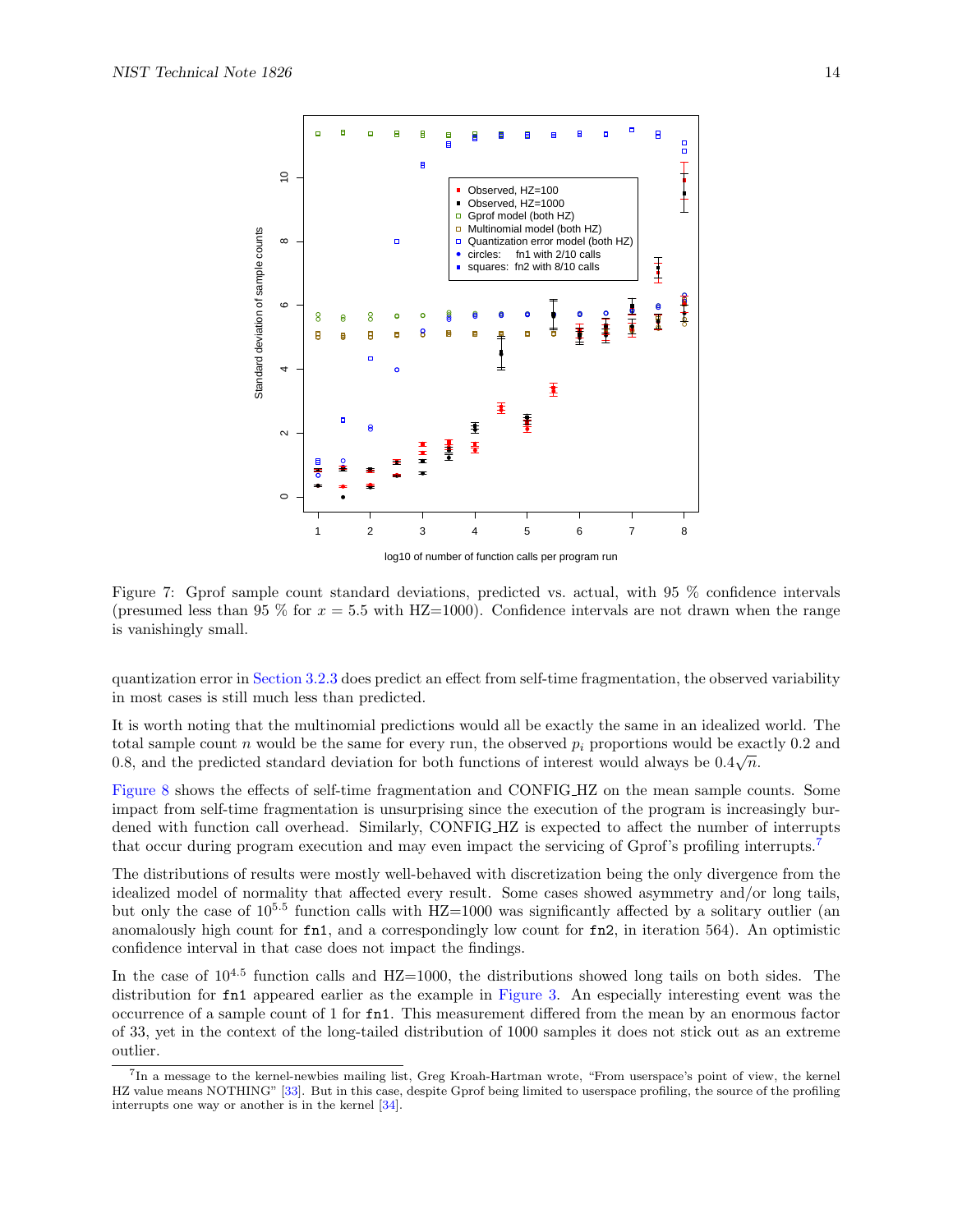<span id="page-17-0"></span>

Figure 8: Gprof mean sample counts with 95 % confidence intervals

### <span id="page-17-2"></span>5.4 Linux Perf

The test of [Section 5.3](#page-15-0) was repeated with the following changes:

- The test program was compiled with  $-O2$  for Perf instead of  $-O1$  –pg for Gprof.<sup>[8](#page-17-1)</sup>
- Data were collected using perf record –e cpu-cycles –c 1000000
- Call chains were not recorded.

1000 iterations with each combination of HZ and level of self-time fragmentation yielded the results shown in [Figure 9](#page-18-0) and [Figure 10.](#page-18-1)

In [Figure 9,](#page-18-0) the filled circle representing the observed standard deviation of the sample count for fn1 is invisible for most combinations with fewer than  $10^{7.5}$  function calls per run because the filled square representing the corresponding result for fn2 is directly on top of it. Similarly, in [Figure 10,](#page-18-1) the results for HZ=1000 are mostly invisible because the results for HZ=100 are directly on top of them, reflecting the negligible difference that HZ made for the mean sample counts.

Self-time fragmentation again had a significant impact on standard deviation, and the HZ value had some impact, although not consistently. The observations again failed to track any of the analytical models, although the multinomial predictions are in the right vicinity for the runs with maximum self-time fragmentation. It can also be said in the models' favor that they usually err on the side of caution for this test case.

The distributions of results were again not normal but were relatively well-behaved. The distributions corresponding to  $10^{6.5}$  function calls did not stand out from the others. On the other hand, the results for  $10^{1.5}$  and  $10^3$  at HZ=100 showed significant positive autocorrelation with a weaker pattern of positive autocorrelation appearing between them at  $10^2$  and  $10^{2.5}$ . It is far from obvious why such a pattern should appear in only this region of the data!

<span id="page-17-1"></span><sup>8</sup> Inlining of fn1 and fn2 was prevented by noinline function attributes.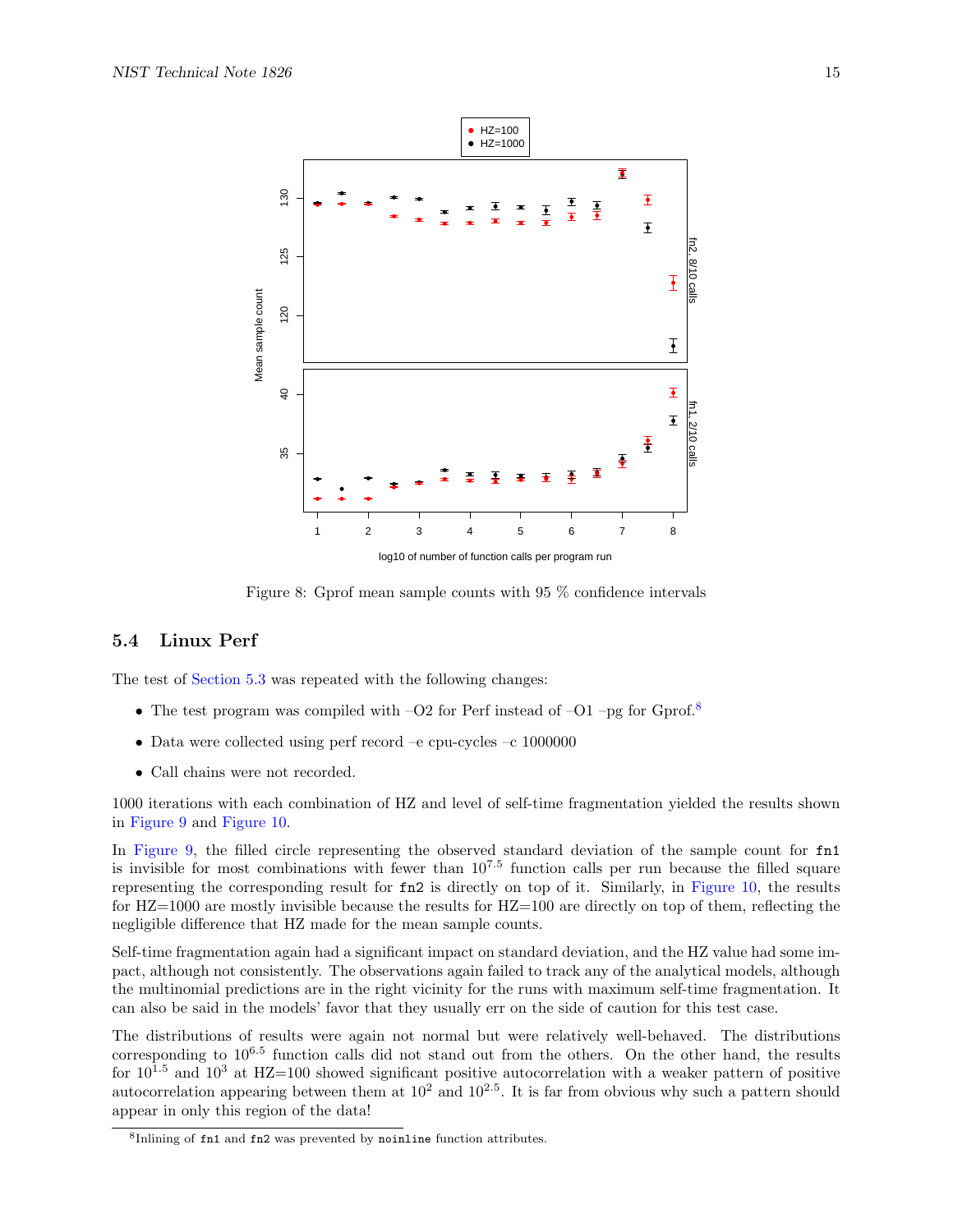<span id="page-18-0"></span>

<span id="page-18-1"></span>Figure 9: Perf sample count standard deviations, predicted vs. actual, with 95 % confidence intervals



Figure 10: Perf mean sample counts with 95 % confidence intervals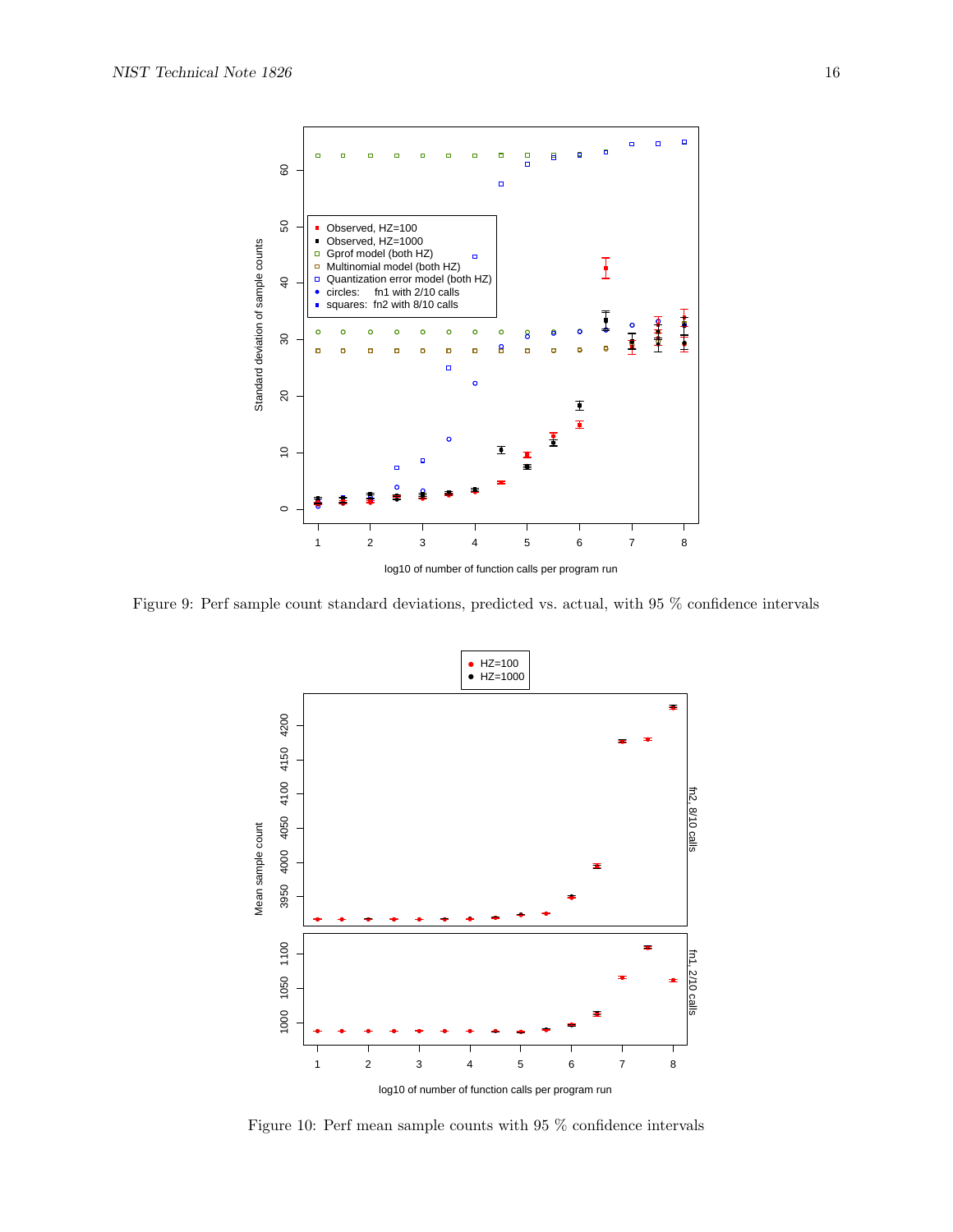### <span id="page-19-3"></span>5.5 Windows Amplifier XE

Initially, the test of [Section 5.3](#page-15-0) was repeated with the following changes:

- Different PC, with a Xeon W3530 4-core, variable-frequency CPU (nominal 2800 MHz, Turbo Boost to 2933 or 3067 MHz).
- The PC was running Windows 7 Enterprise Service Pack 1 64-bit under relatively uncontrolled, centrally-administered desktop conditions, with randomly occurring competing loads (e.g., security scans).
- The test program was compiled with Intel Composer XE 2013 ("ICL") Update 4 at  $\sqrt{O2}$  with debugging enabled.<sup>[9](#page-19-0)</sup> ICL depends on Visual Studio; Visual Studio 2012 Express Update 2 or earlier was installed.
- Data were collected using Intel VTune Amplifier XE 2013 ("AXE") Update 8, amplxe-cl –collect lightweight-hotspots.<sup>[10](#page-19-1)</sup>
- Call chains were not recorded  $(-\text{knob enable-state-collection=false})$ .<sup>[11](#page-19-2)</sup>
- The CONFIG\_HZ setting does not apply.

Operational issues and interference from administrative software prevented a complete and credible data collection run on this configuration, but as it was, the collected results showed some apparent time-dependency [\(Figure 11\)](#page-20-0). This was attributed to the interaction of Turbo Boost with temperature—AXE reported the self times as "CPU Time:Self" in seconds, so presumably they would vary with frequency—and when the experiment was repeated (again incompletely) with Turbo Boost, SpeedStep, and C-states control disabled in BIOS setup, the pattern did not reappear. Nevertheless, when the experiment was migrated to a noncentrally-administered Windows 7 laptop to resolve the issues, a similar slowdown failed to reproduce even though Turbo Boost, SpeedStep, and C-states control all remained enabled [\(Figure 12\)](#page-20-1).

The follow-up experiment on the laptop was different in the following ways:

- Dell Latitude E6330 with a Core i5-3320M CPU (2-core, nominal 2.6 GHz, Turbo Boost to 3.1 or 3.3 GHz)
- Windows 7 Professional Service Pack 1 64-bit with no unnecessary software
- Disconnected from network
- Minor revisions of software (AXE Update 10, ICL Update 5, VS 2012 Express Update 3)

Self times must be expressed in terms of samples counted in order to obtain a predicted result using the  $\sqrt{N}$ rule of thumb, but no way was found to export the data from AXE in those terms. Instead, milliseconds were converted to approximate sample counts using the nominal values for CPU frequency and CPU cycles per sample ("Events Per Sample," as AXE reports, for the event CPU CLK UNHALTED.THREAD):

$$
x
$$
 samples  $\approx$   $y$  ms  $\times \frac{1 \text{ s}}{10^3 \text{ ms}} \times \frac{2.6 \times 10^9 \text{ cycles}}{1 \text{ s}} \times \frac{1 \text{ sample}}{2000003 \text{ cycles}}$   
 $\approx$   $y$  ms  $\times \frac{1.3 \text{ samples}}{\text{ms}}$ 

Despite improved control over the follow-up environment, it remained the case that test executions would occasionally fail silently and produce no output. As a hedge, the number of iterations was increased to 1020. At the end of the experiment, 4 of the 15 logs (for 15 levels of self-time fragmentation) contained only 1019

<span id="page-19-1"></span><span id="page-19-0"></span> $9$ Inlining of fn1 and fn2 was prevented by an auto\_inline(off) pragma.

 $10$  Operational problems with reporting prevented the use of the –collect-with runsa data collection driver, which would have been more comparable to Perf.

<span id="page-19-2"></span> $11$ In Update 9 of AXE, the syntax quoted here was deprecated. The profiling mode previously known as  $-collect$  lightweighthotspots –knob enable-stack-collection=false was renamed to –collect advanced-hotspots –knob collection-detail=hotspotssampling.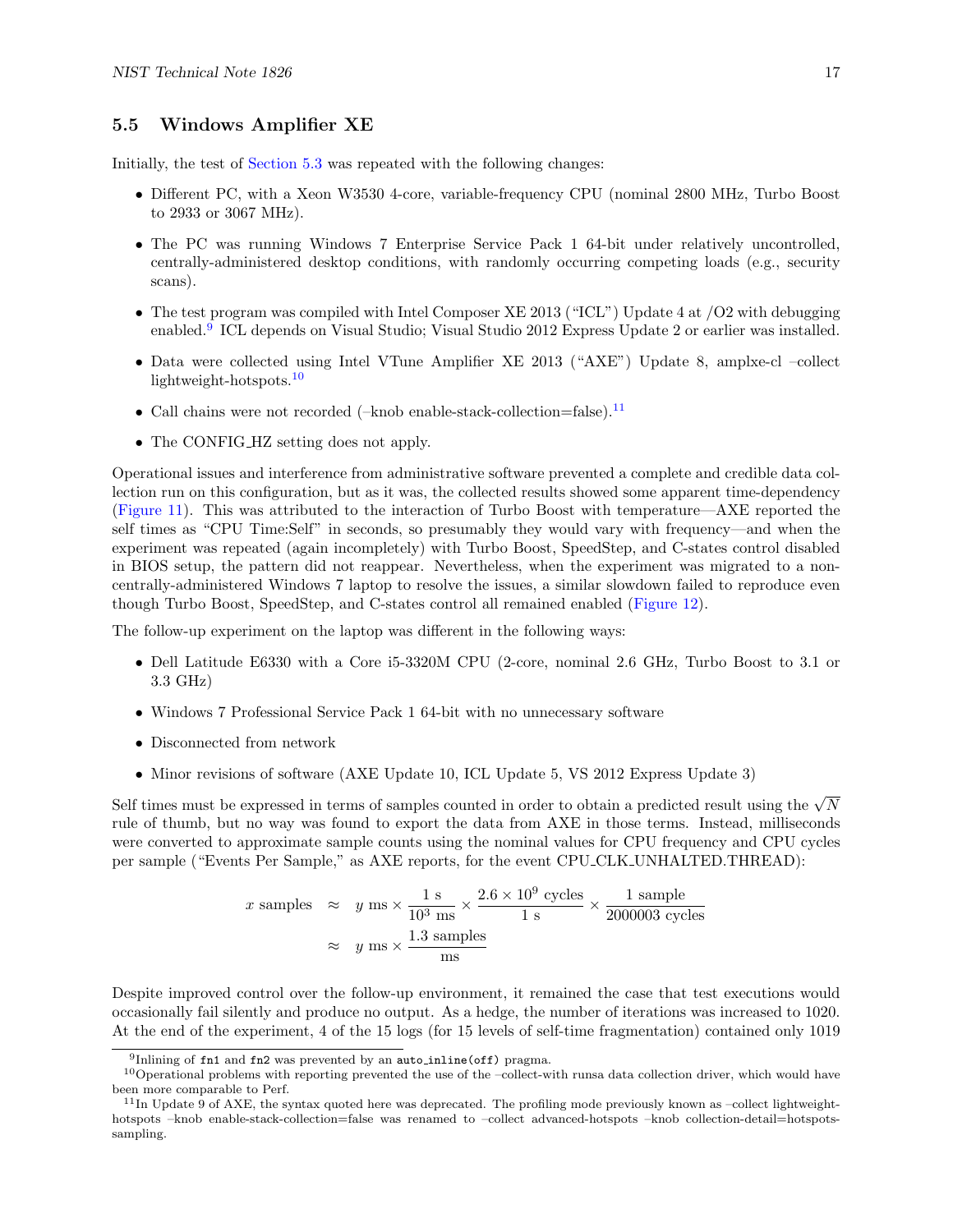<span id="page-20-0"></span>

<span id="page-20-1"></span>Figure 11: Sum of time series from original AXE experiment showing an apparent slowdown over time with 75-point moving mean



Figure 12: Sum of time series from follow-up AXE experiment showing minimal slowdown over time with 75-point moving mean, vertical axis scaled to match previous figure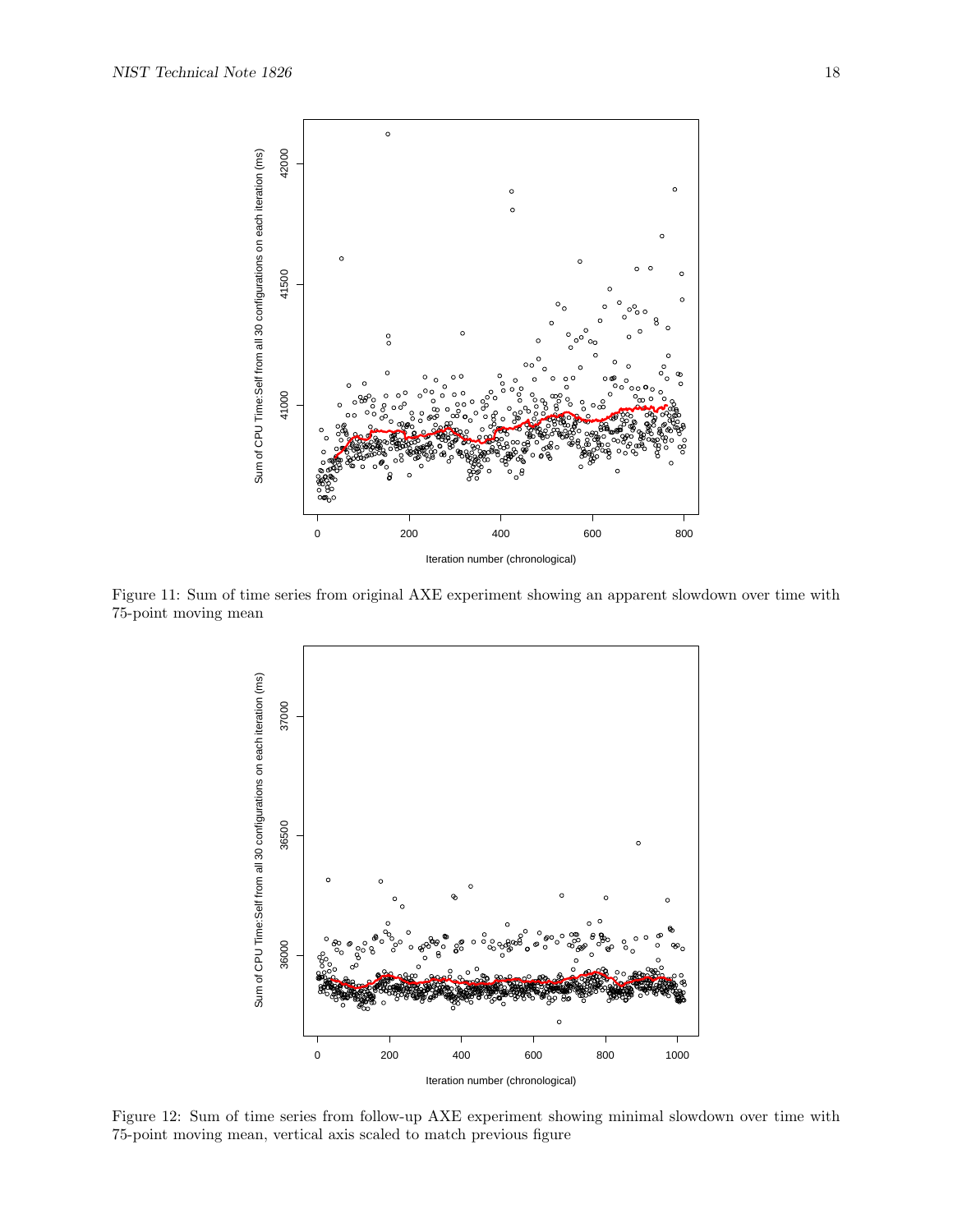<span id="page-21-0"></span>

Figure 13: AXE approximated sample count standard deviations, predicted vs. actual, with presumed less than 95 % confidence intervals

samples. For the combined time series shown in [Figure 12,](#page-20-1) therefore, some of the data are time-shifted by one iteration.

Many of the distributions of results this time exhibited a low-frequency secondary mode located above the main cluster at a ratio close to 1.1, which corresponds to no integral adjustment of the CPU multiplier from any of the three cited CPU frequencies. An example appeared in [Figure 5.](#page-13-0) Some results showed a long tail going upward instead, and some had outliers below the main cluster. Because of the low-frequency secondary modes and outliers, the confidence intervals for standard deviations in this experiment, shown in [Figure 13,](#page-21-0) are presumed invalid.

Nevertheless, the previously noted effect of self-time fragmentation on variability can be observed using a more robust measure, the interquartile range (IQR). In [Figure 14,](#page-22-0) the standard deviations (SD) are shown in comparison with the interquartile ranges divided by the constant factor 1.349, which would approximate the SD if the results were normally distributed [\[35\]](#page-39-15). The effect of self-time fragmentation is obscured by the outlier-induced "noise floor" in the standard deviations for fn2, but remains apparent in the interquartile ranges.

The still-valid mean results are shown in [Figure 15.](#page-22-1)

### 5.6 Android Debug class (Java)

For the last version of this experiment, we made radical changes:

- From desktop platforms to a mobile platform (Droid X phone running Android 2.3.7);
- From Intel CPUs to an ARM-based CPU (TI OMAP3630-1000, 1 GHz ARM Cortex-A8 [\[36\]](#page-39-16));
- From C language to Java for the test program;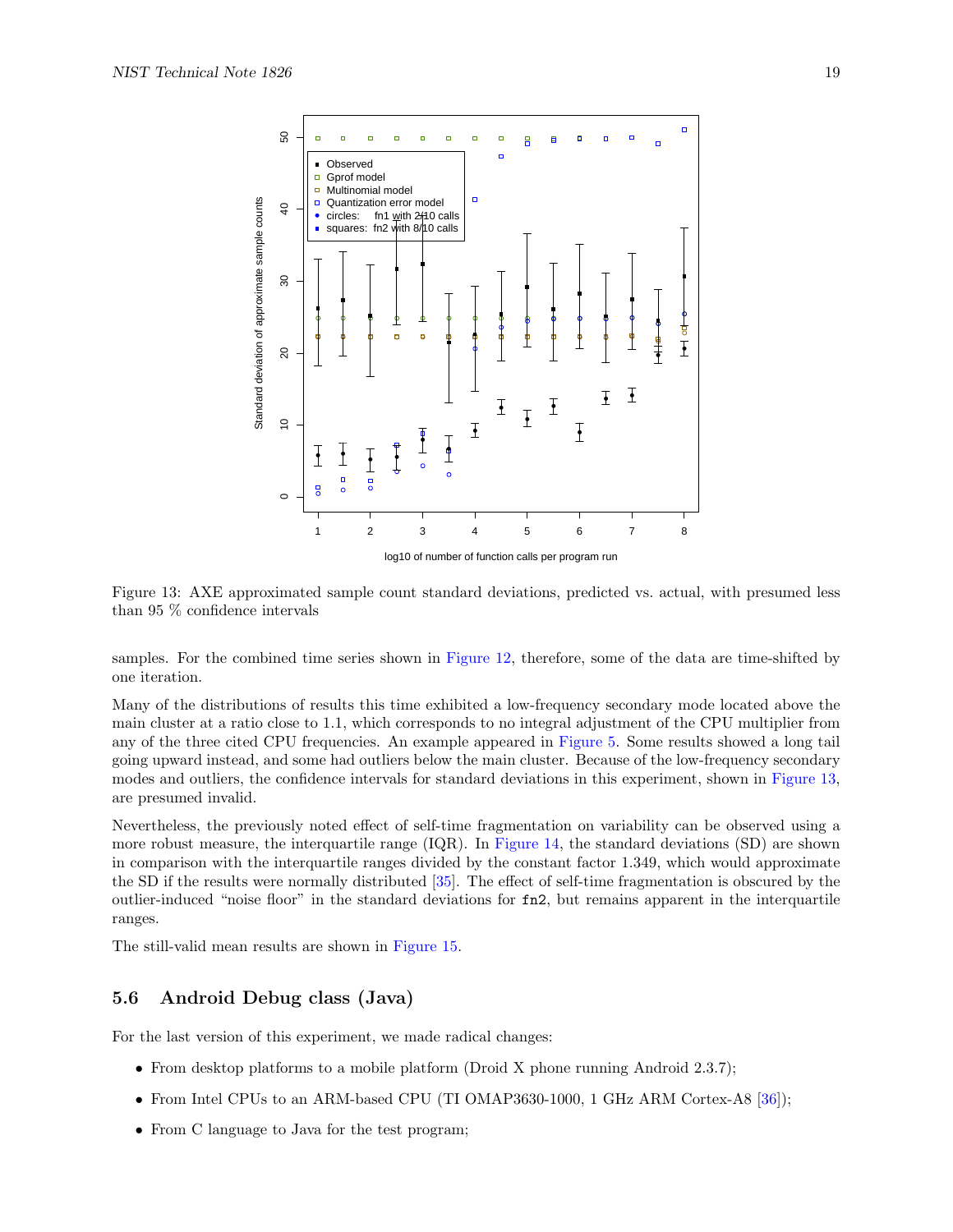<span id="page-22-0"></span>

<span id="page-22-1"></span>Figure 14: AXE approximated sample count standard deviations and interquartile ranges divided by 1.349



Figure 15: AXE mean approximate sample counts with 95 % confidence intervals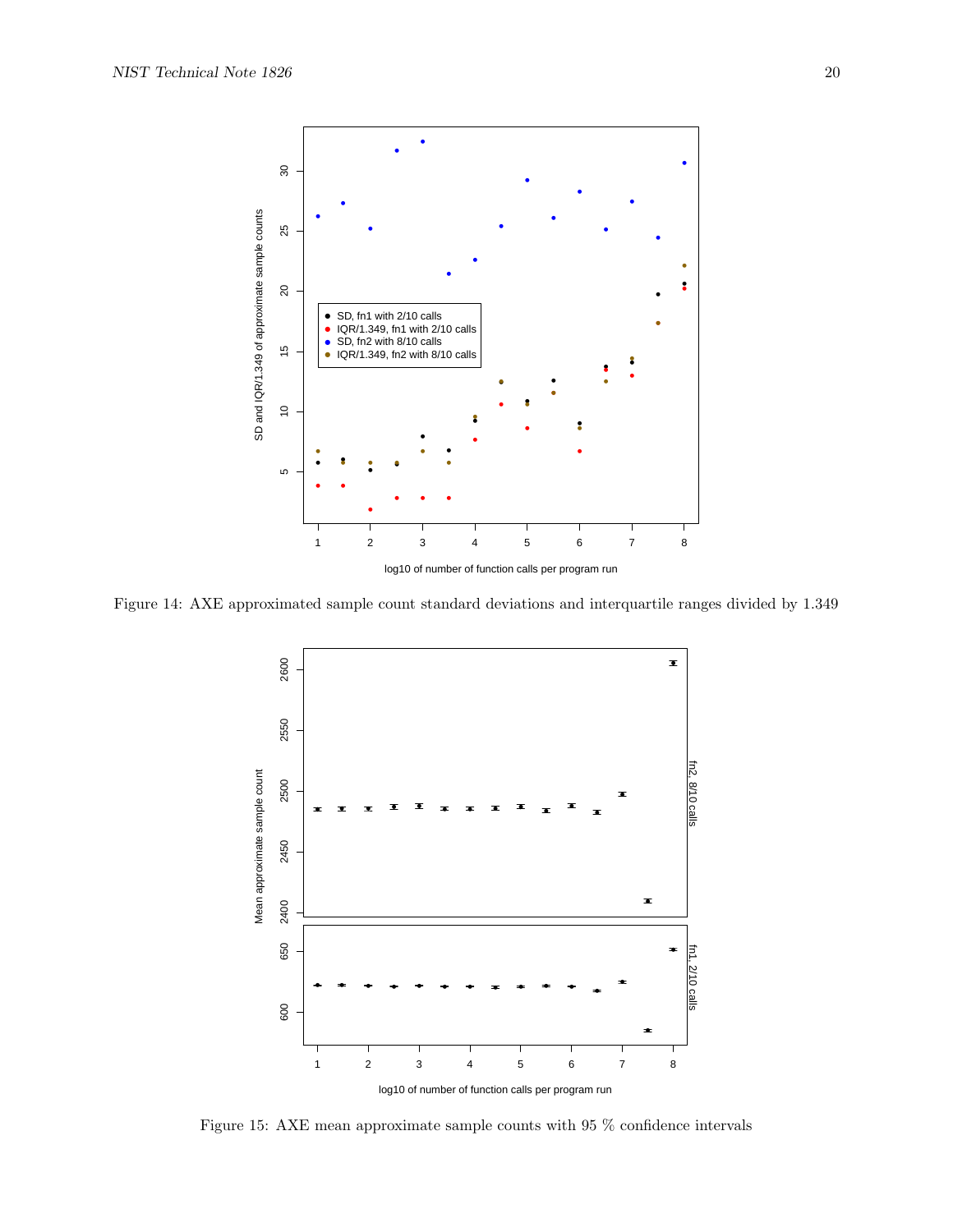• From a sampling-based measurement to a tracing-based measurement using Android's Debug Java class [\[10\]](#page-38-9) and the reporting tool dmtracedump [\[37\]](#page-39-17). Self time is determined from the timestamps of traced events for function entry and exit.

The experiment was run with the phone connected to AC power and in airplane mode. The test application was launched repeatedly by a version of RTD [\[38\]](#page-39-18) that was customized for this experiment. All traces were accumulated on the phone's sdcard and offloaded for analysis after data collection was complete.

Both time and space constraints compelled us to reduce the scope of the test. The maximum number of function calls per run was reduced by a factor of 100, the total workload by a factor of 200. Since every function entry and exit is traced by Debug, the size of the tracing data expanded exponentially as the number of function calls did, reaching 18 MB for a run having  $10^6$  function calls. The number of completed iterations was limited to 569 by the amount of space available on the phone's 16 GB sdcard. One trace file from iteration 380 was unrecoverable because of an I/O error, so all of the traces for that iteration were skipped, leaving a final sample size of 568 for each level of self-time fragmentation.

The results, shown in [Figure 16](#page-24-0) and [Figure 17,](#page-24-1) are dominated by an escalation of the reported self times that begins when self-time fragmentation reaches  $10^5$  function calls per program run. Presumably, this is related to the tracing overhead escalating in proportion to the number of function calls—arguably still an effect of self-time fragmentation, but an indirect one. The distributions of results in these cases also show a low-frequency mode located below the main cluster.

The results at the low end (10 function calls) showed an extreme outlier corresponding to the very first execution of the test application for fn1 (shown in [Figure 4\)](#page-12-1) and a bimodal distribution and a solitary outlier in the middle of the run for fn2. Thus, the confidence intervals for standard deviations are presumed invalid for this case and the high-end cases.

For the intermediate range from  $10^{1.5}$  to  $10^{4.5}$  function calls per run, the distributions of results were wellbehaved. Examining only this intermediate range, the standard deviation is consistently higher for fn2 than for fn1. As self-time fragmentation increases, a relatively minor upward trend in standard deviations becomes evident before the escalation of the means begins to affect the standard deviation to a much greater extent. However, apart from that relative comparison, the significance of the upward trend in the intermediate range has no objective measure. Any comparison of the variability with that of sampling-based measurements could only be done in terms of time, for a given sampling frequency, and the analytical models for sampling-based measurements are not applicable.

# <span id="page-23-0"></span>6 Other factors

### 6.1 Sampling frequency

The sampling frequency is not adjustable for Gprof or for AXE's lightweight-hotspots driver as far as we can tell. The following results were obtained using Linux Perf. The experiment was similar to that of [Section 5.4,](#page-17-2) with the following changes:

- CONFIG\_HZ was fixed at 1000.
- The number of function calls was fixed at 1000.
- Iterations were reduced to 100 per configuration.
- The event count for profiling (which has a reciprocal relationship with sampling frequency) became an independent variable with 10 levels.

[Figure 18](#page-25-0) shows that measured self-times remained proportional throughout the range of feasible sampling frequencies, from extremely low up to just below the point where the event rate was apparently throttled.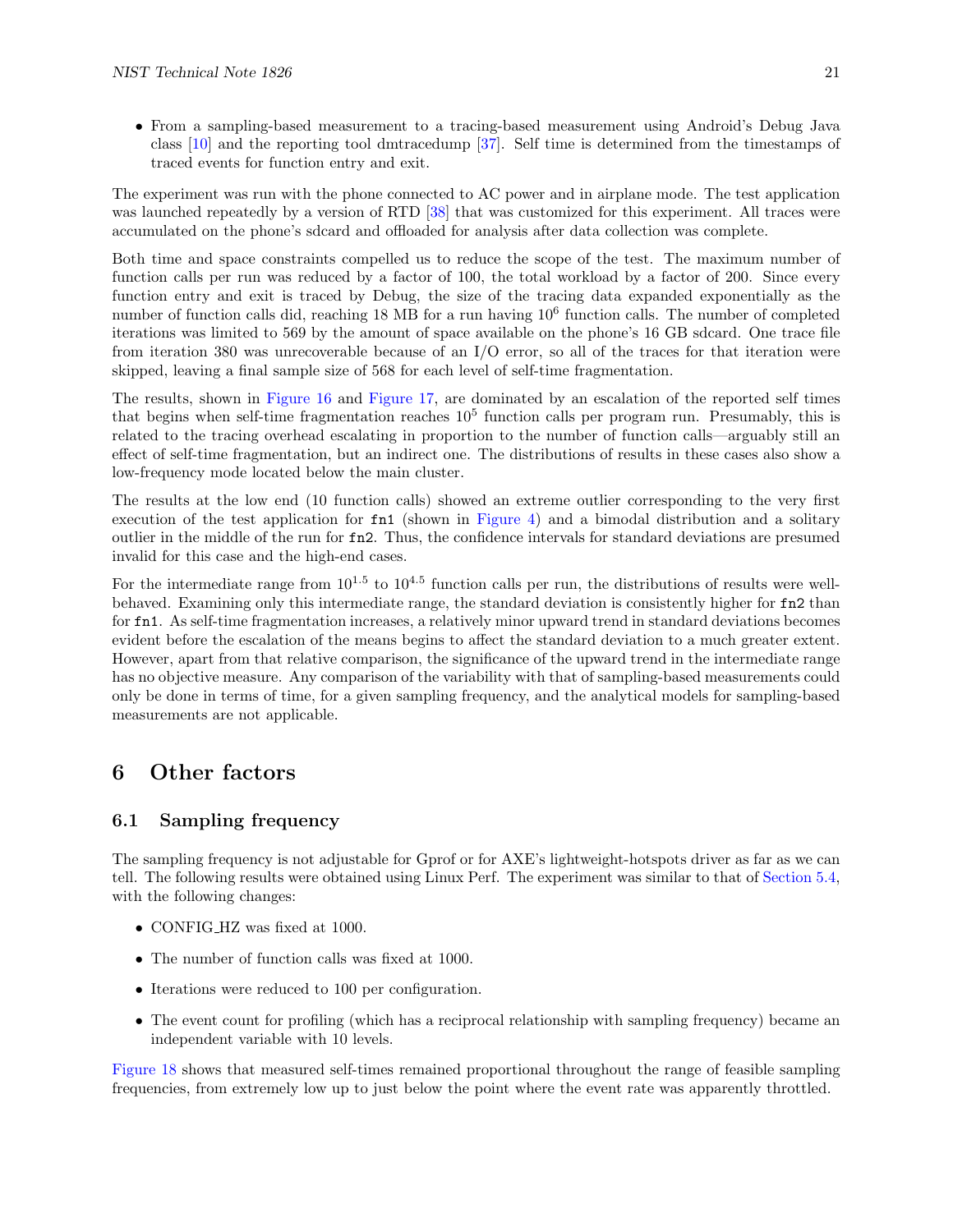<span id="page-24-0"></span>

<span id="page-24-1"></span>Figure 16: Standard deviations of Android reported self times with 95 % confidence intervals for  $1 < x < 5$ , presumed less than 95 % for the other cases



Figure 17: Android mean reported self times with 95 % confidence intervals (when not vanishingly small)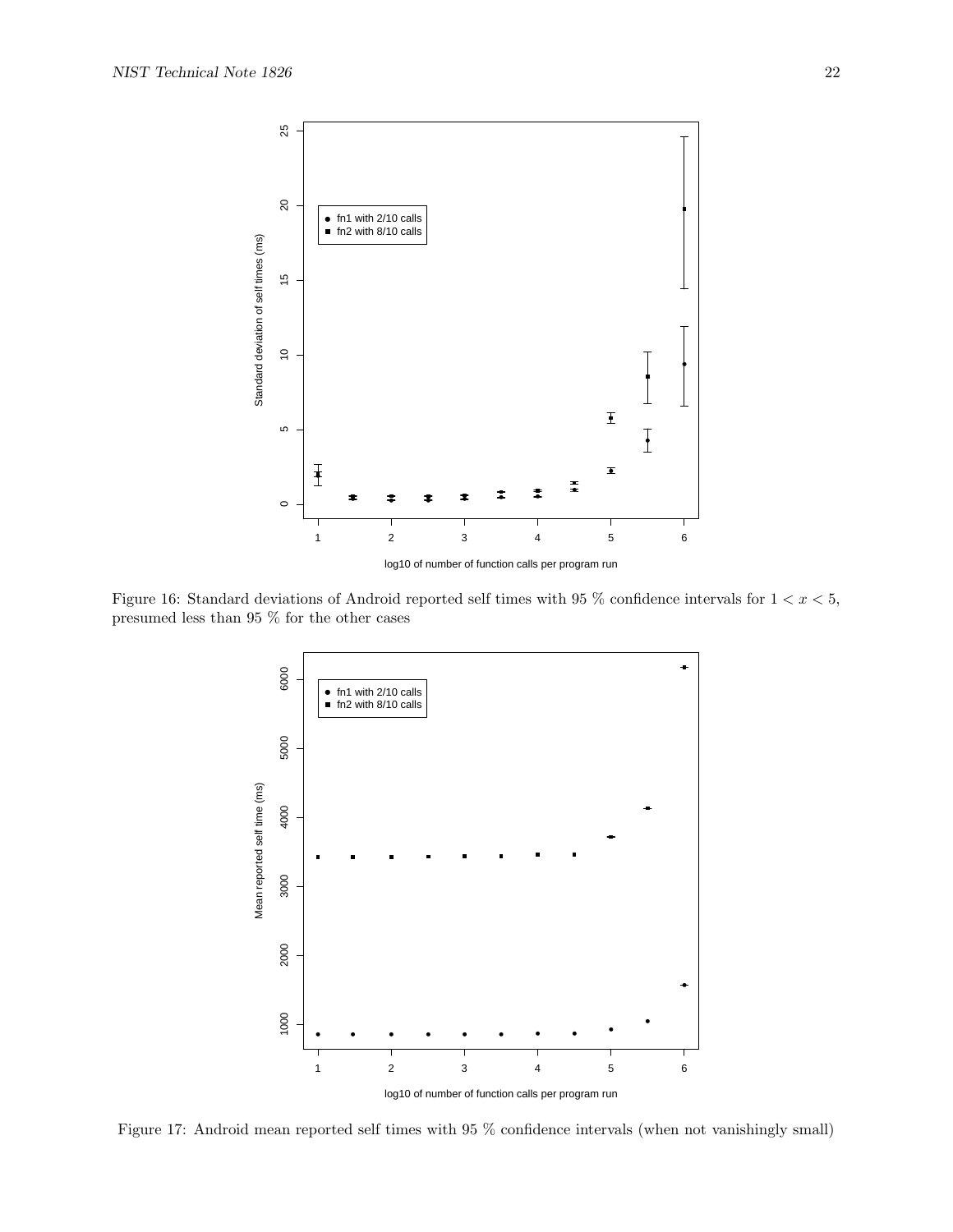<span id="page-25-0"></span>

Figure 18: Effect of sampling frequency on mean sample count for Perf with 95 % confidence intervals for the means

[Figure 19](#page-26-0) and [Figure 20](#page-26-1) show the effect of sampling frequency on the standard deviation of the self-time measurements in absolute and relative terms respectively. Although the standard deviation does rise as sample counts become large, in relative terms it approaches zero. At low frequencies, the bounded quantization error (see [Section 3.2.3\)](#page-7-1) becomes relatively significant.

The distributions of results were well-behaved, though not normal. The smaller sample sizes led to more fluctuations in the density curves. Positive autocorrelation reared its ugly head again as the sampling period reached  $10^8$  cycles and the sampling frequency became very low. For fn1 at  $10^{8.5}$  cycles, there were only two distinct sample count values—3 and 1—and the 10 occurrences of 1 came in runs of length 7 and 3.

### 6.2 Competing loads

To test whether competing loads would impact the variability of results, experiments were performed similar to those of [Section 5.3](#page-15-0) and [Section 5.4,](#page-17-2) with the following changes:

- CONFIG HZ was fixed at 1000.
- Iterations were reduced to 100 per configuration.
- The number of function calls was reduced to 2 levels, at 10 and  $10^6$ .
- Two new independent variables were added:
	- 2 levels of kernel support for symmetric multiprocessing (SMP off, SMP on). For SMP off, the kernel was booted with the nosmp parameter.
	- 2 levels of competing load (no load, with load). The command dd if=/dev/urandom of=/dev/null was used as the competing load.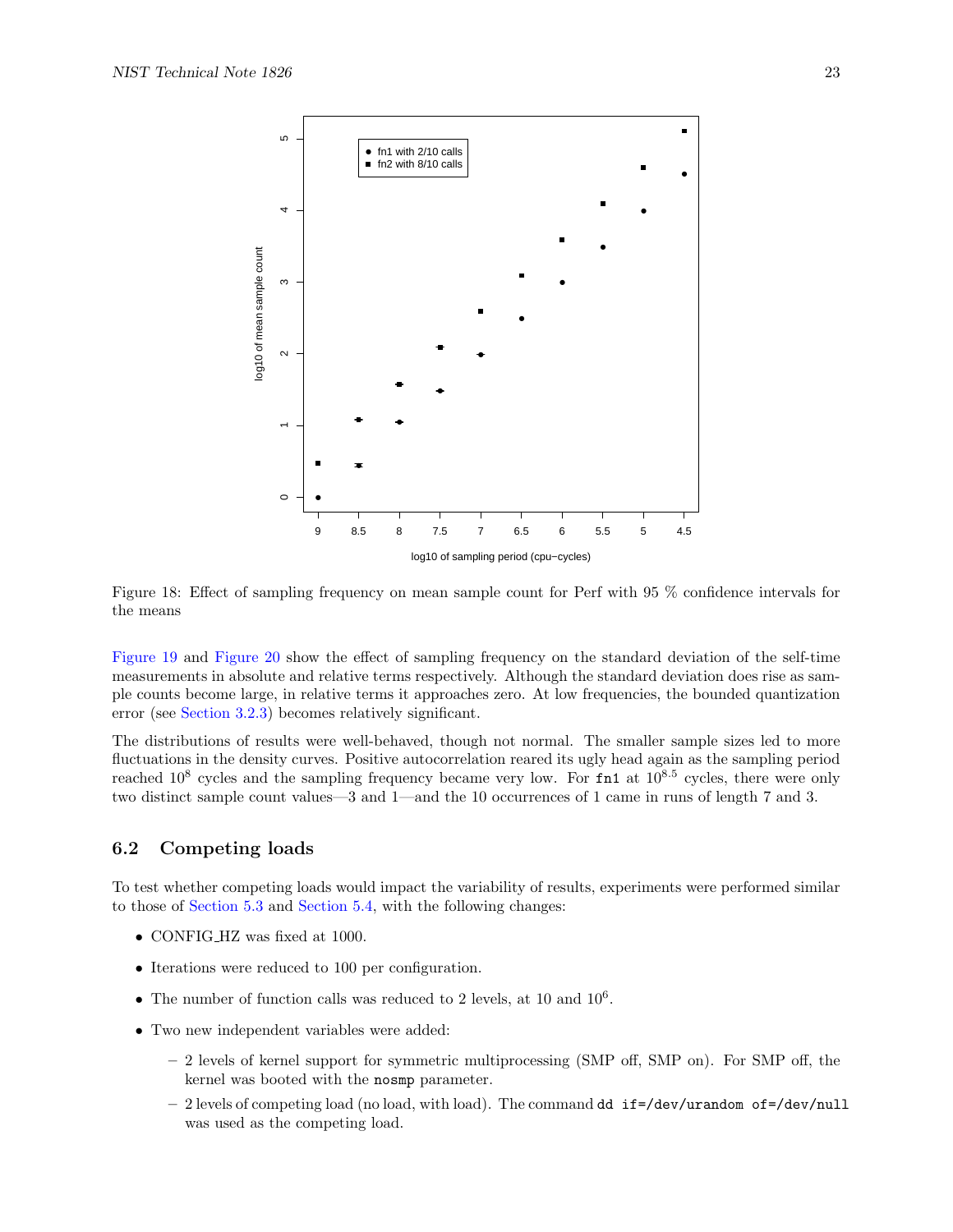<span id="page-26-0"></span>

<span id="page-26-1"></span>Figure 19: Effect of sampling frequency on sample count standard deviation for Perf, with 95 % confidence intervals



Figure 20: Id., standard deviation relative to mean sample count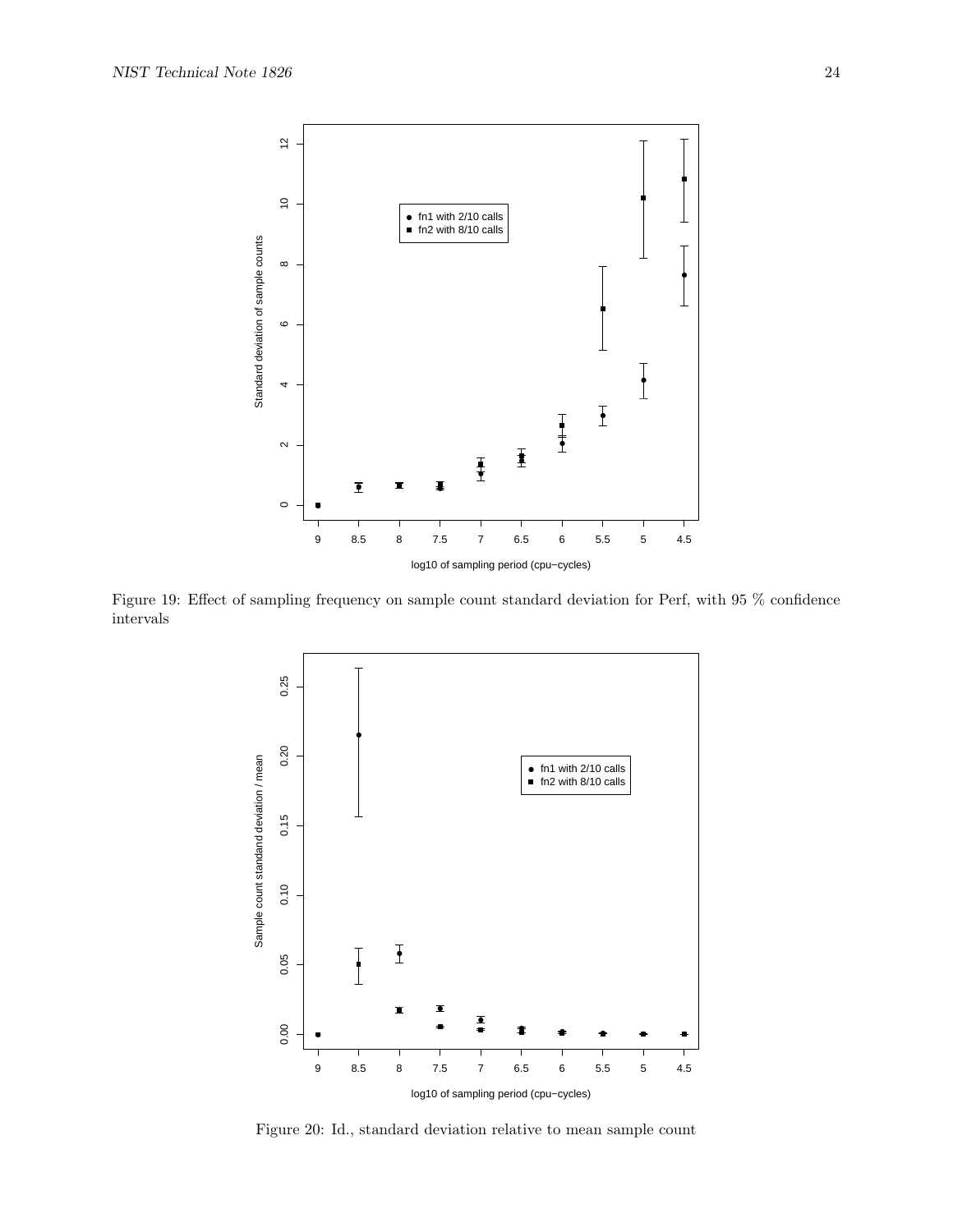<span id="page-27-0"></span>

Figure 21: Perf sample count variability with competing loads

[Figure 21](#page-27-0) and [Figure 22](#page-28-0) show the results for Perf and Gprof respectively. Consistent with earlier results, self-time fragmentation correlated with an obvious increase in sample count variability; also, the higher sample count for fn2 correlated with a slight increase in variability that is apparent in the black dots (10) function calls per run); but the presence of a competing load, with or without SMP, made relatively little difference.

For AXE under Windows 7, the experiment was adjusted as follows:

- CONFIG\_HZ did not apply.
- To reduce effort, the new independent variables were reduced to two configurations: SMP on with no competing load and SMP off with a competing load. The SMP off condition was created by disabling multi-core support and Hyper-Threading in BIOS setup. The competing load was generated with IntelBurnTest v. 2.54 [\[39\]](#page-39-19) running at "standard" level.
- Iterations were increased to 205 per configuration.
- Other conditions were as in the follow-up experiment in [Section 5.5.](#page-19-3)

No data were lost this time. As shown in [Figure 23,](#page-28-1) the results for AXE were quite different than those for Perf and Gprof. The competing load had a drastic effect on both the location and dispersion of measurement values and was different depending on the self-time fragmentation factor.

In preliminary experiments for Ref. [\[25\]](#page-39-4), running multiple copies of a benchmark simultaneously as a competing load on a single CPU had an obvious impact. That benchmark differed from the Perf and Gprof experiments above both in the measurement instrument (high-level Posix timers instead of Perf events) and in the workload (memory-write intensive instead of arithmetic-logic intensive).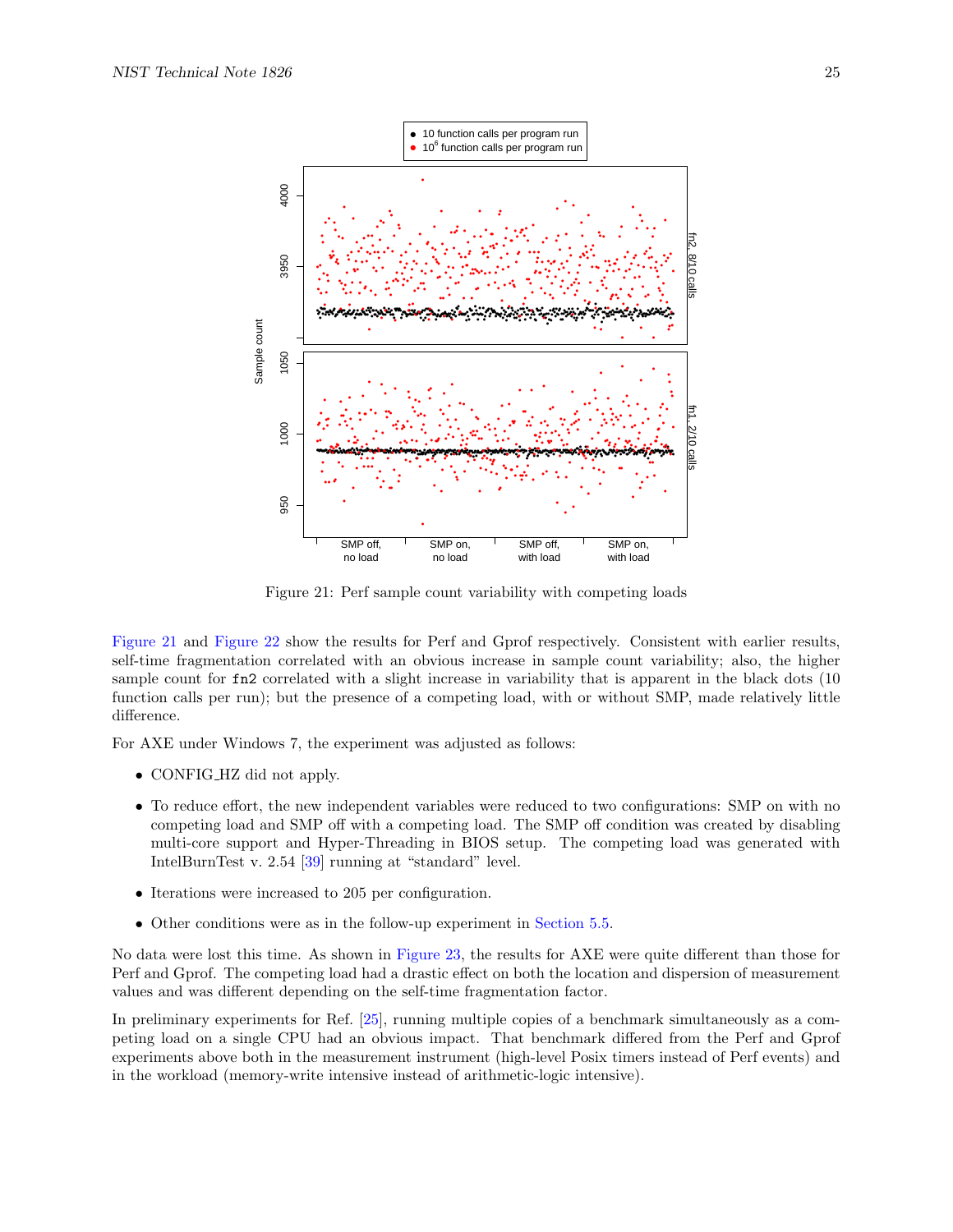<span id="page-28-0"></span>

Figure 22: Gprof sample count variability with competing loads

<span id="page-28-1"></span>

Figure 23: AXE approximated sample count variability with competing loads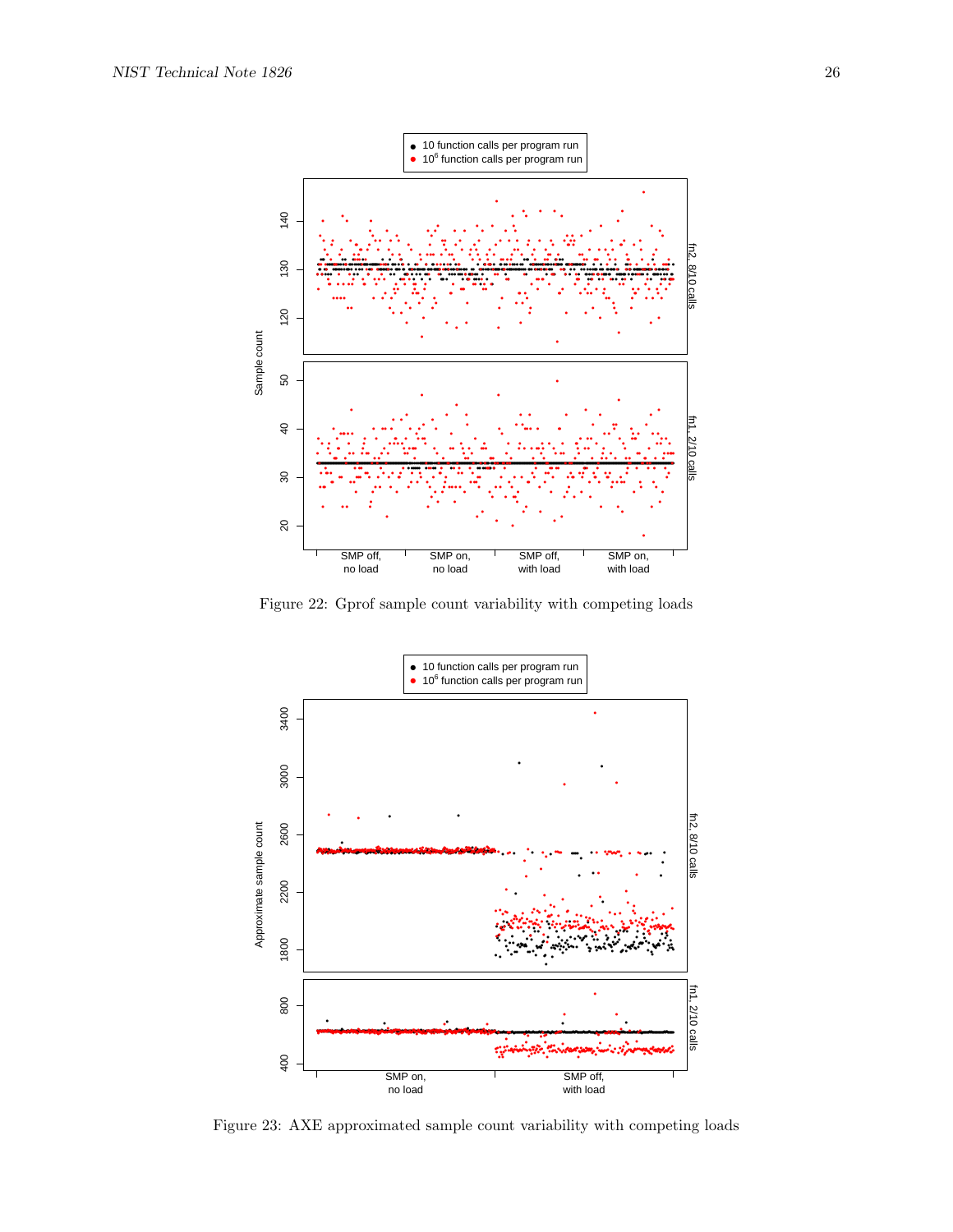# <span id="page-29-0"></span>7 Uncertainty of expected results

## 7.1 Background

In a previous report [\[11\]](#page-38-15), we asserted that a particular test application (val1: triangular distribution of time among N functions) produced anomalous self-time results under certain conditions. We now provide the additional data collection and analysis needed to support that assertion. In this report, it serves as a worked example where the dominant component of uncertainty that is critical to the conclusion arises not from the variability of individual measurements but from the extrapolation of an expected result.

With default values of all parameters, the expected distribution of time (both self and total) among functions in the test application val1 is approximately

Function Time function1  $5/15$ function2  $4/15$ function3  $3/15$ function4  $2/15$ function $5/1/15$ main 0

Data were collected with the default values for all parameters and in two other configurations:

- 1. –DINNERLOOP=1 has the effect of reducing the number of busy-work iterations in the leaf functions from 256 to 1 and of increasing the number of main loop iterations by the same factor of 256 to maintain a similar total run time. The main program therefore could be expected to have a greater proportion of self time than it would have in the default configuration. Nevertheless, the leaf functions would still be expected to show a similar linear relationship in how self time is allocated among them.
- 2. –DINNERLOOP=1 –DREVERSE reverses the order in which the main program invokes leaf functions but is otherwise the same as –DINNERLOOP=1.

### 7.2 Test conditions

- Controlled variables
	- Dell Precision T5400 PC as used in [\[25\]](#page-39-4), fixed CPU frequency
	- Slackware Linux 14.0 booted in single-user mode
	- Linux kernel version 3.7.2 with profiling features enabled
	- Test cases built with GCC 4.6.3; kernel with GCC 4.7.2
	- 100 repeats of each combination, run serially
- Independent variables
	- 3 levels of Val1 configuration
		- 1. Default (nickname "original")
		- 2. –DINNERLOOP=1 (nickname "forward")
		- 3. –DINNERLOOP=1 –DREVERSE (nickname "reverse")
	- $-6$  levels of program compile options  $\times$  profiling options
		- ∗ –O1 –pg, implicit –fomit-frame-pointer
			- 1. gprof
		- ∗ –O3, implicit –fomit-frame-pointer
			- 2. perf
			- 3. perf-PEBS[12](#page-29-1) (PERFEVENT=cpu-cycles:pp)

<span id="page-29-1"></span><sup>12</sup>Precise Event-Based Sampling [\[40,](#page-39-20) §18.4.4].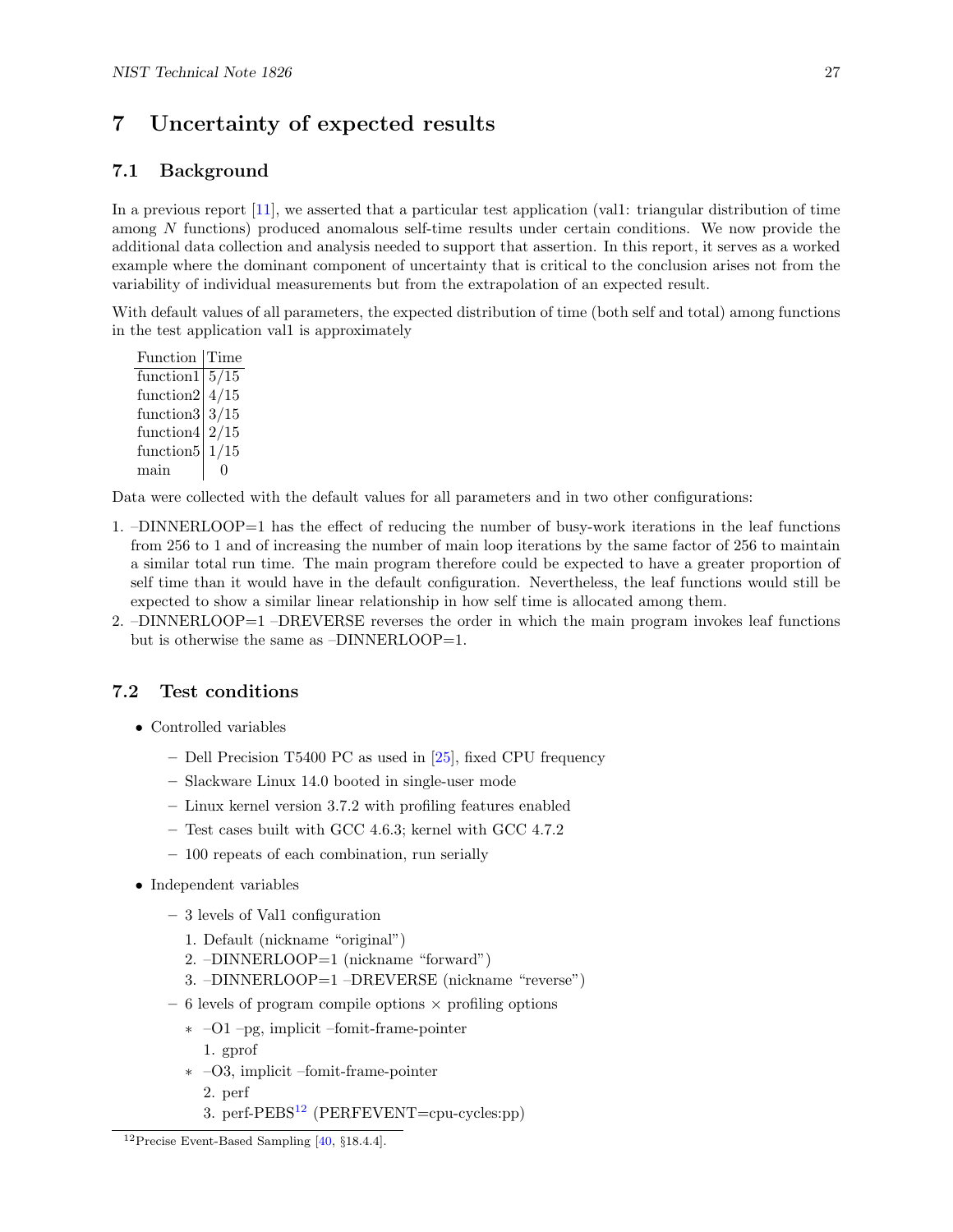- ∗ –O3 –fno-omit-frame-pointer
	- 4. operf (the new tool) from OProfile 0.9.8
	- 5. opcontrol (the "legacy" tool) from OProfile 0.9.8
	- 6. perf

Call chains were not recorded during any of the runs. There was no rotation of combinations; each one was tested with 100 consecutive repetitions.

### <span id="page-30-0"></span>7.3 Summary data

7 means (function1 through function5 plus main and "other") from 18 combinations (6 combinations for each of original, forward, reverse) gives 126 means (of 100 results each) with their associated uncertainties.

Possible comparisons to be made include:

- 7 functions against each other;
- 3 executables against each other;
- 6 measurements of a given configuration against each other;
- 3 configurations against each other;
- Everything against the expected results.

Unless there are very close comparisons where statistical significance is a problem, it is most expedient to use the Sidák inequality  $[23, 24]$  $[23, 24]$  $[23, 24]$  $[23, 24]$  to set the coverage probabilities of intervals for each of the 126 means high enough so that the levels of confidence for all possible statements about the results are simultaneously controlled. Allowing for  $126^2$  possible statements about the means individually or pairwise<sup>[13](#page-30-1)</sup> and using 0.95 as the minimum level of confidence to be achieved for any statement, the level of confidence for each mean is taken to be  $0.95^{(1/126^2)} = 0.999996769$ . The corresponding k value for 99 degrees of freedom (obtainable using the Octave or R syntax given in [Section 3.3\)](#page-9-1) is approximately 4.936.

The resulting means with their expanded uncertainties are shown in [Figure 24.](#page-31-0) Several patterns are immediately obvious:

- In the forward configuration, the leaf functions function1 through function5 do not present the expected straight-line relationship of their sample counts. Furthermore, Gprof's results for this configuration diverge from those of the other tools.
- The main program does show significant self time in the forward and reverse configurations.
- Gprof results have wider confidence intervals. Distributions of results notwithstanding, this is to be expected since Gprof's sampling rate is about 3.3  $\%$  that of the other tools (100 Hz / 2992.5 Hz) and the sample counts are correspondingly lower.
- In the forward and reverse configurations, perf-PEBS culls an apparently unbiased selection of samples from the leaf functions and transfers these samples to "other." (Specifically, it transfers about 3 % of samples to an "[unknown]" function.)

All of the distributions of results for the original configuration were well-behaved. In the other two configurations, Gprof exhibited some long tails and outliers, while Opcontrol exhibited isolated extreme high values appearing in every plot for function1 through function5. Autocorrelation was significant only for "other," which is explainable by the inclusion of time-varying kernel overhead in that category.

This was the only experiment in which the bootstrap method made a significant albeit immaterial difference in the confidence intervals for the means (for Gprof and Opcontrol). Use of the bootstrap method with solitary extreme outliers in the input raises validity questions since the original sample was not large enough to provide a credible estimate of their frequencies in the steady state. With a sample size of 100, their frequencies could not be estimated any lower than  $\frac{1}{100}$ . Since the difference that bootstrap made was not enough to materially impact the findings, we have stayed with the original method for the confidence intervals of the means.

<span id="page-30-1"></span><sup>&</sup>lt;sup>13</sup>Less conservatively, one could allow for  $\binom{126}{2}$  + 126 possible statements, but in this case it makes little difference.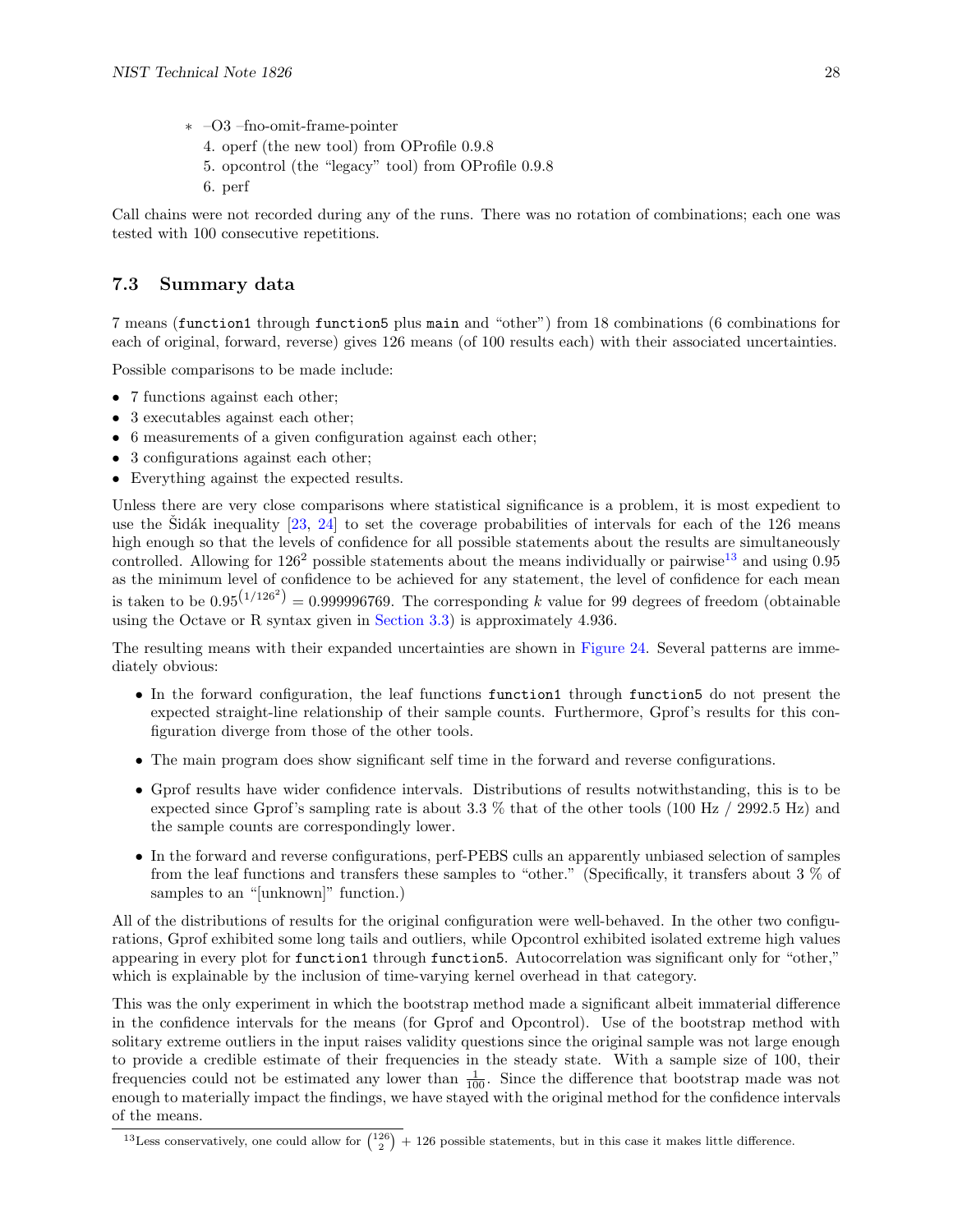<span id="page-31-0"></span>

Figure 24: Mean sample counts with expanded uncertainty from each combination of options for configurations original (row 1), forward (row 2), and reverse (row 3). In each plot, the functions from left to right are function1 through function5, main, and "other." Coverage is presumed to be less than specified for Gprof and Opcontrol in the forward and reverse configurations.

### 7.4 Demonstration of anomaly

A result is anomalous only if the confidence interval defined by the result and its associated uncertainty excludes the expected result. In this example, the expected result for one function is understood in terms of its proportion of self time in relation to that of four other functions.

[Figure 25](#page-32-1) shows results from Perf with –fomit-frame-pointer in the original configuration. As expected, the sample counts for the five leaf functions form a linear progression. To enable an apples-to-apples comparison in discussion below, the expected sample count for function1 was projected based on the other four functions' sample counts. The linear model is an ordinary least-squares fit, and the uncertainty of the projection is based on the residual standard deviation from the fit and a 95 % confidence interval. The standard deviations of means were considered for use in a weighted least squares (WLS) fit, but the residual standard deviation from the fit of the straight-line model is much larger, negating the need for WLS.

[Figure 26](#page-33-0) shows the corresponding results from Perf with the forward configuration. Using the same approach that was used for [Figure 25,](#page-32-1) the sample count of function1 this time falls significantly below a line fit through the other four functions' results and outside of the derived confidence interval for the projection. Having accounted for the additional uncertainty incurred by the linear extrapolation, it is possible to conclude that an anomaly exists in the reported sample count of function1 as it relates to the other four leaf functions. Of course, this does not explain why such an anomaly would exist. Hypotheses regarding this particular anomaly were discussed in [\[11\]](#page-38-15).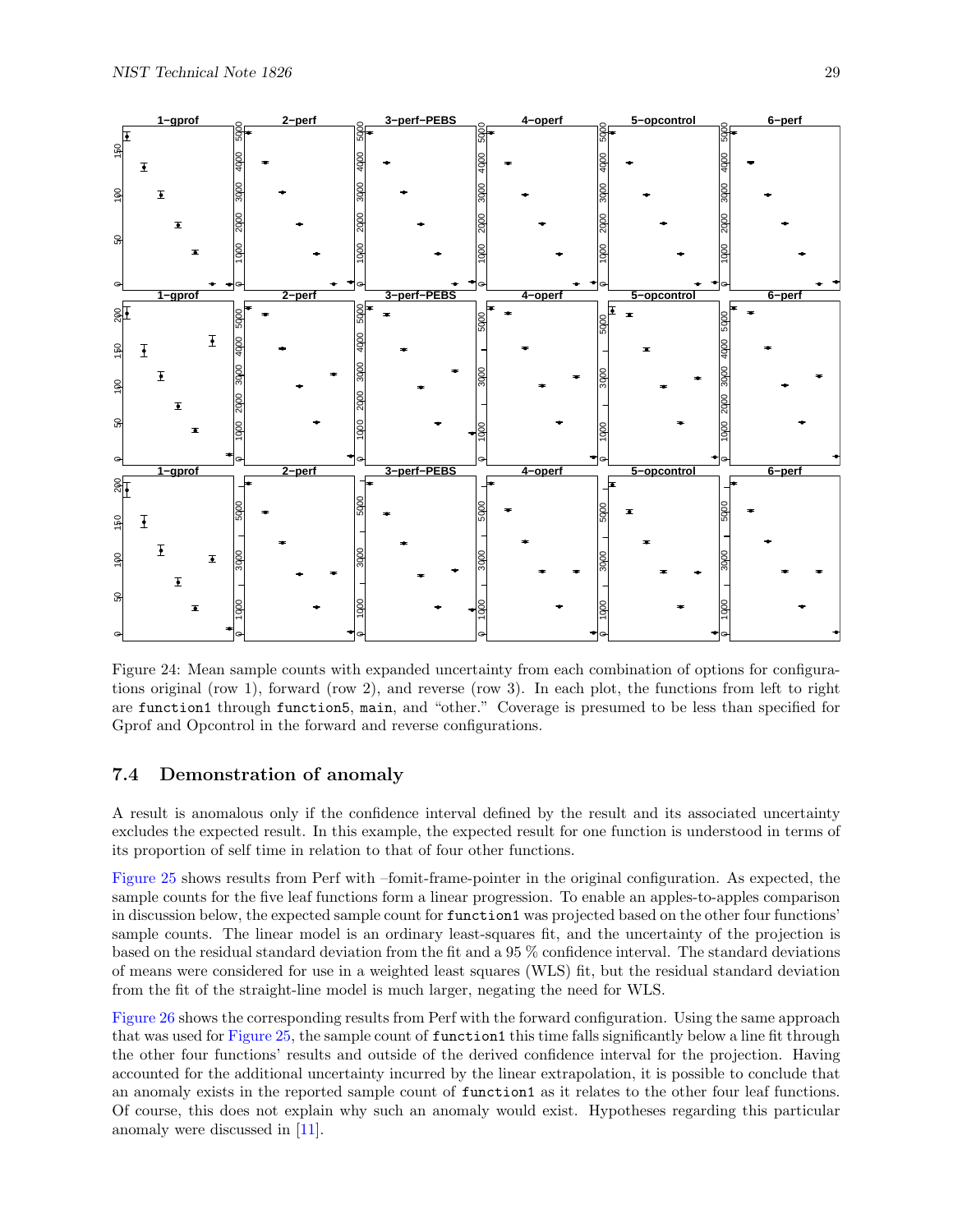<span id="page-32-1"></span>

Figure 25: "Original:" Linear fit to Perf mean sample counts for functions 2 through 5 with an observed function1 execution time consistent with the data for functions 2 through 5 demonstrated by the fact that the observed result for function1 is captured in the 95  $\%$  prediction interval shown. (95  $\%$  confidence intervals are also shown for the individual means.)

Finally, [Figure 27](#page-34-1) shows the corresponding results from Gprof with the forward configuration. In this case, the sample count for function1 falls well above the expected value, but is still barely contained in the 95 % prediction interval. The statistical significance of the deviation is therefore not quite great enough to conclude that the Gprof results are also anomalous.

### <span id="page-32-0"></span>8 Possible biases

The usual interpretation of sampling-based profiles assumes that the proportion of samples that are taken within a particular function, relative to the total number of samples, is representative of the proportion of execution time that that function consumed.

If the sampling is unbiased, then pooling the samples from  $N$  separate runs is comparable to increasing the sampling frequency within a single run by a factor of N. Pooling is a simple and effective way of obtaining summary results while preserving the equal weighting of all samples across all runs. The downside is that the original method of estimating uncertainty is then no longer feasible, since only one result is produced.

Biased sampling would result in a function being sampled more or less frequently than its share of the application's execution time would indicate, causing its self time to be overestimated or underestimated accordingly. In that case, pooling the samples from multiple runs is correspondingly less productive and an uncertainty calculated based on the assumption that the runs were independent of one another likely would be too optimistic. In the extreme case of sampling that hits exactly the same instruction points every time a program is executed, the results would be completely self-consistent, and the additional runs contribute no new information about the closeness of the measured quantity values to the true or ideal values.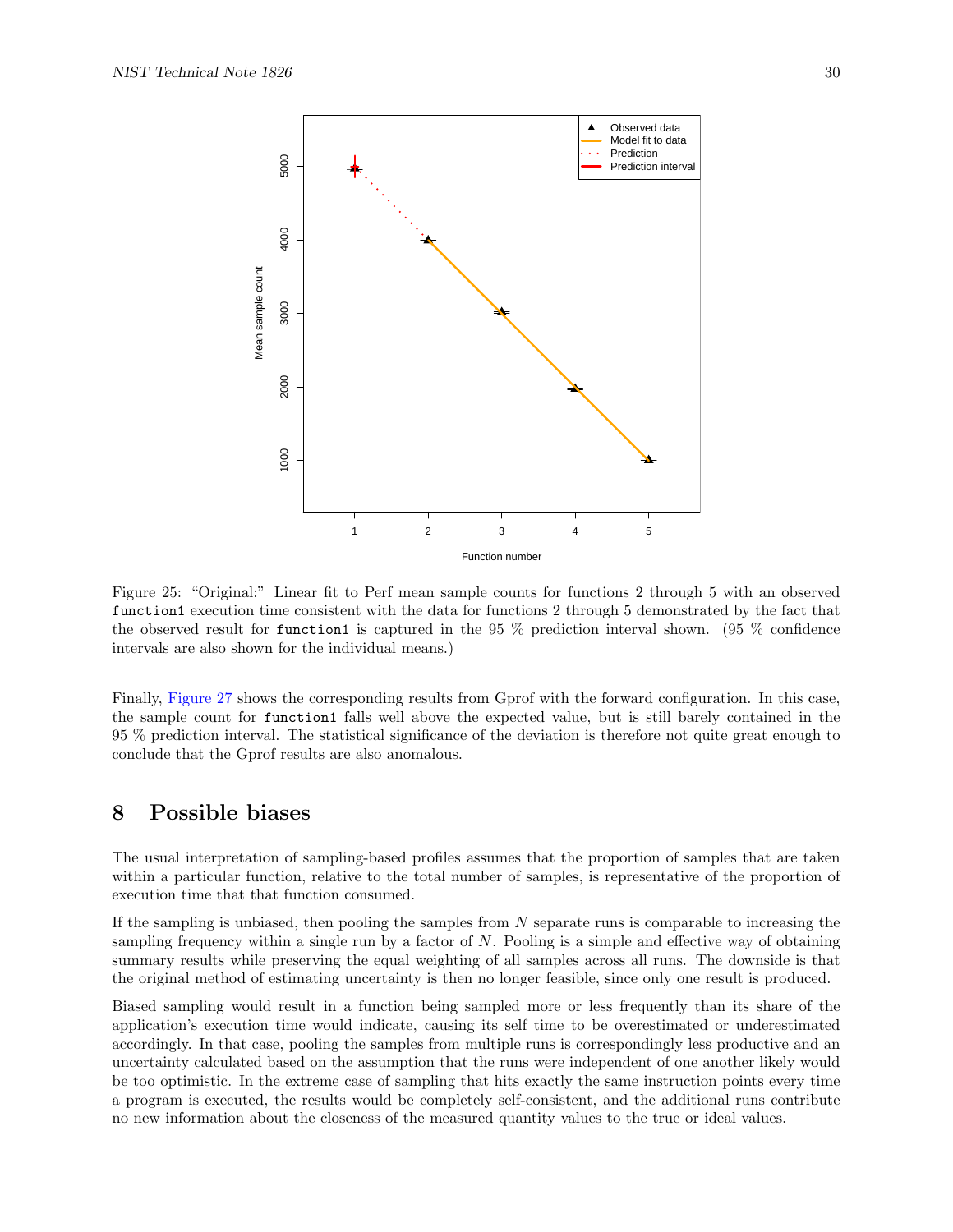<span id="page-33-0"></span>

Figure 26: "Forward:" Linear fit to Perf mean sample counts for functions 2 through 5 with anomalous function1 result demonstrated by the fact that the observed result for function1 is not contained in the 95 % prediction interval shown.

Bias could arise in several ways:

- 1. For periodic sampling of a nominally deterministic program repeating the same workload run after run, the natural tendency would be for samples to be taken at or near the same instruction points every time, which artificially decreases the run-to-run variation and increases the bias. Actual variability in execution times and in the delivery of sampling interrupts partially mitigates the problem.
- 2. If the execution times of groups of functions and the nominal sampling period have some mathematical relationship to one another, even significant variation in execution times and in the delivery of sampling interrupts might be insufficient to mitigate the bias. For example, if an application cycles among 10 functions that have an execution time of 100  $\mu$ s and samples are taken at a nominal frequency of 10 ms, the expected result would be to sample one or two functions repeatedly and miss the others.
- 3. If the hardware or kernel has an attraction or aversion to servicing profiling interrupts at a particular instruction point, the samples will avoid certain areas and clump up in others. If this causes samples to shift from one function to another, the measurement of self time will be biased accordingly.
- 4. If the servicing of interrupts is delayed by an equal amount for every instruction point, there is no net bias except at the very beginning, where an unsampleable "blind spot" exists.

Pragmatically, when one is unsure whether some controllable factor could be introducing bias into results, it is best to include that factor as an independent variable in the experiment. The first two of the biases enumerated above could be mitigated by explicitly randomizing the interval between samples (not supported in current tooling) or by at least comparing the results obtained with several different sampling frequencies.

Regarding the third bias, we performed an experiment on the Linux PC in which a function consisting of 256 identical, 1-byte nop instructions followed by a ret instruction was invoked repeatedly by a main program that incorporated some random noise. Specifically, on each iteration, the main program read a byte from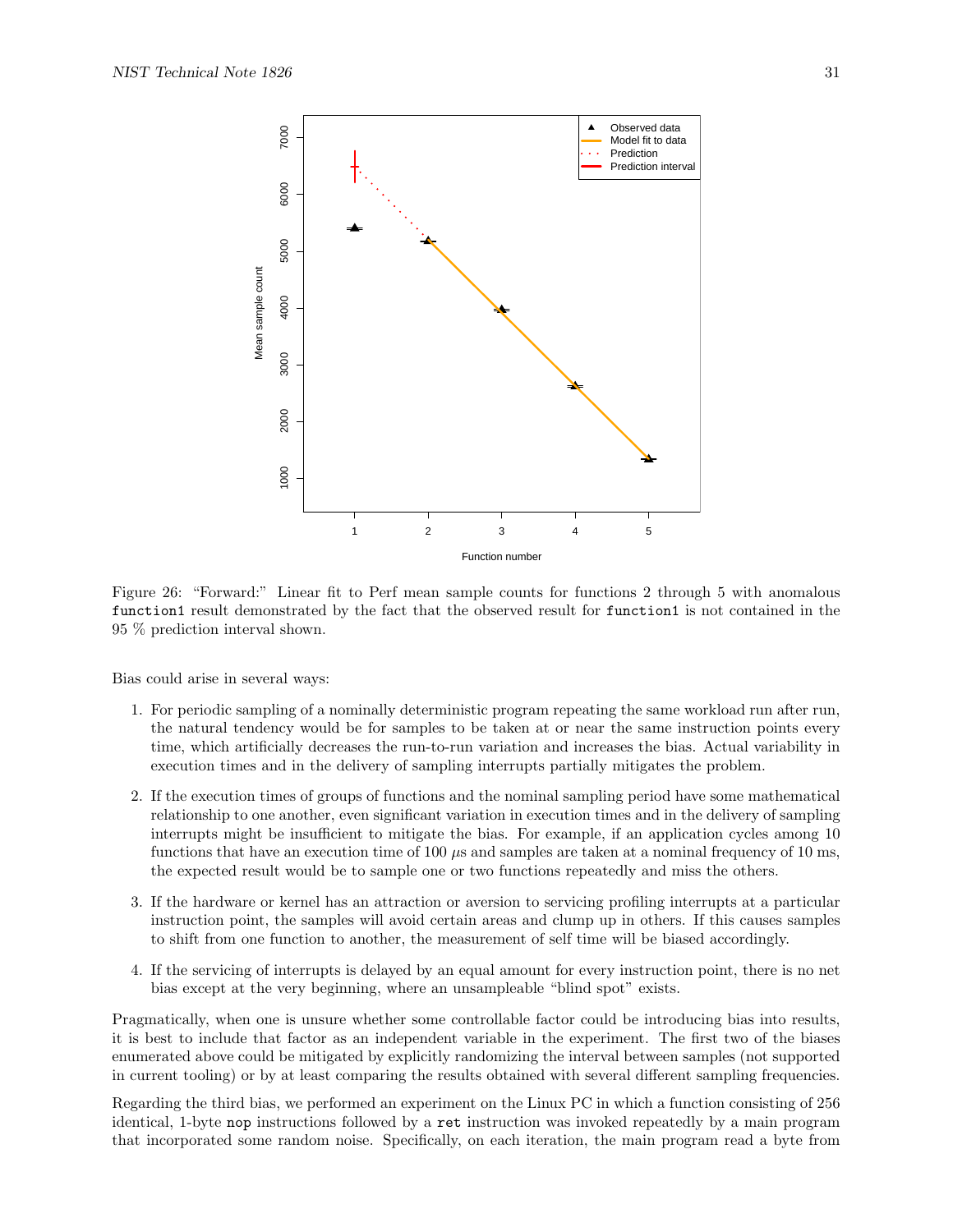<span id="page-34-1"></span>

Figure 27: "Forward:" Linear fit to Gprof mean sample counts for functions 2 through 5 with an observed function1 execution time that is barely contained in the 95 % prediction interval.

/dev/urandom (an operation which itself contributes noise) and then performed a do-nothing loop for 0–15 iterations as determined from the four high bits. The test program was then profiled with perf record –e cpu-cycles: $pp -c 1000003$ .

The purpose of both the main program noise and the prime number for the event count was to attempt to control factors that could cause a nonuniform sampling of the nop function. It was already clear from the anomaly reported in the previous section, which arose in the "forward" configuration but not in "reverse," that the main program could influence the results for sampled functions in a simple test program. We hoped to see a nearly flat distribution in which each address within the nop function was sampled (i.e., appeared as the instruction pointer address reported by Perf) with approximately the same frequency. Ultimately, 253 of the 257 addresses in the function were sampled at least once; however, the distribution of addresses was distinctly nonuniform [\(Figure 28\)](#page-35-0), showing a strong but not absolute preference for addresses ending in binary 10 (0b10) [\(Figure 29\)](#page-36-0) as well as unexplained patterns on a larger scale. This unexpected result adds to a growing list of anomalies that deserve further investigation.

# <span id="page-34-0"></span>9 Conclusion

This report has demonstrated the role of uncertainty estimation in the interpretation of application profile self-time results and in comparisons between results, investigated several factors impacting the variability of such results, and discussed possible biases.

Our findings are as follows:

• Our results do not support either of two previously published estimates for the uncertainty of self-time measurements.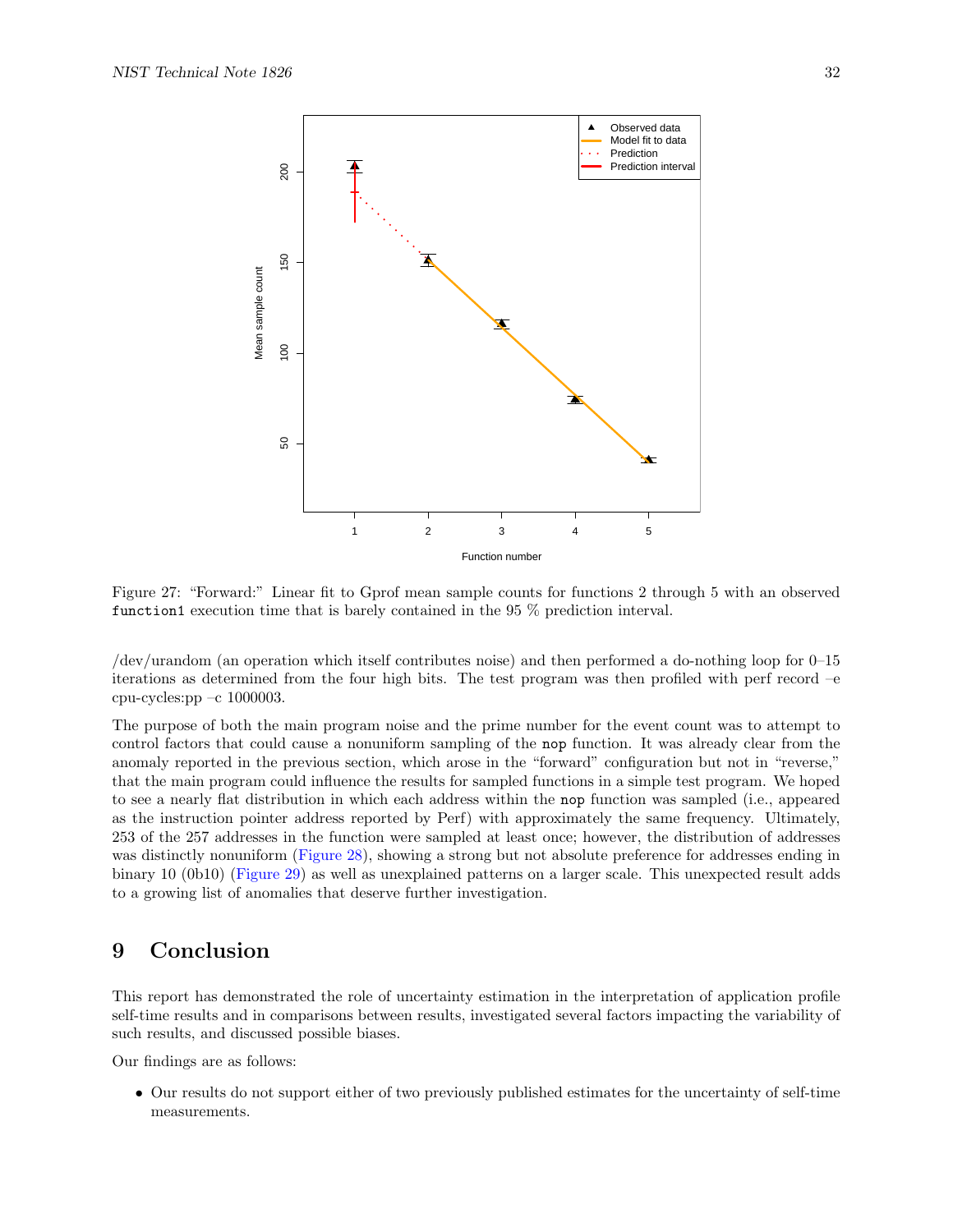<span id="page-35-0"></span>

Figure 28: Histogram of instruction pointer addresses sampled by Perf within a function consisting of 256 identical, 1-byte nop instructions followed by a ret instruction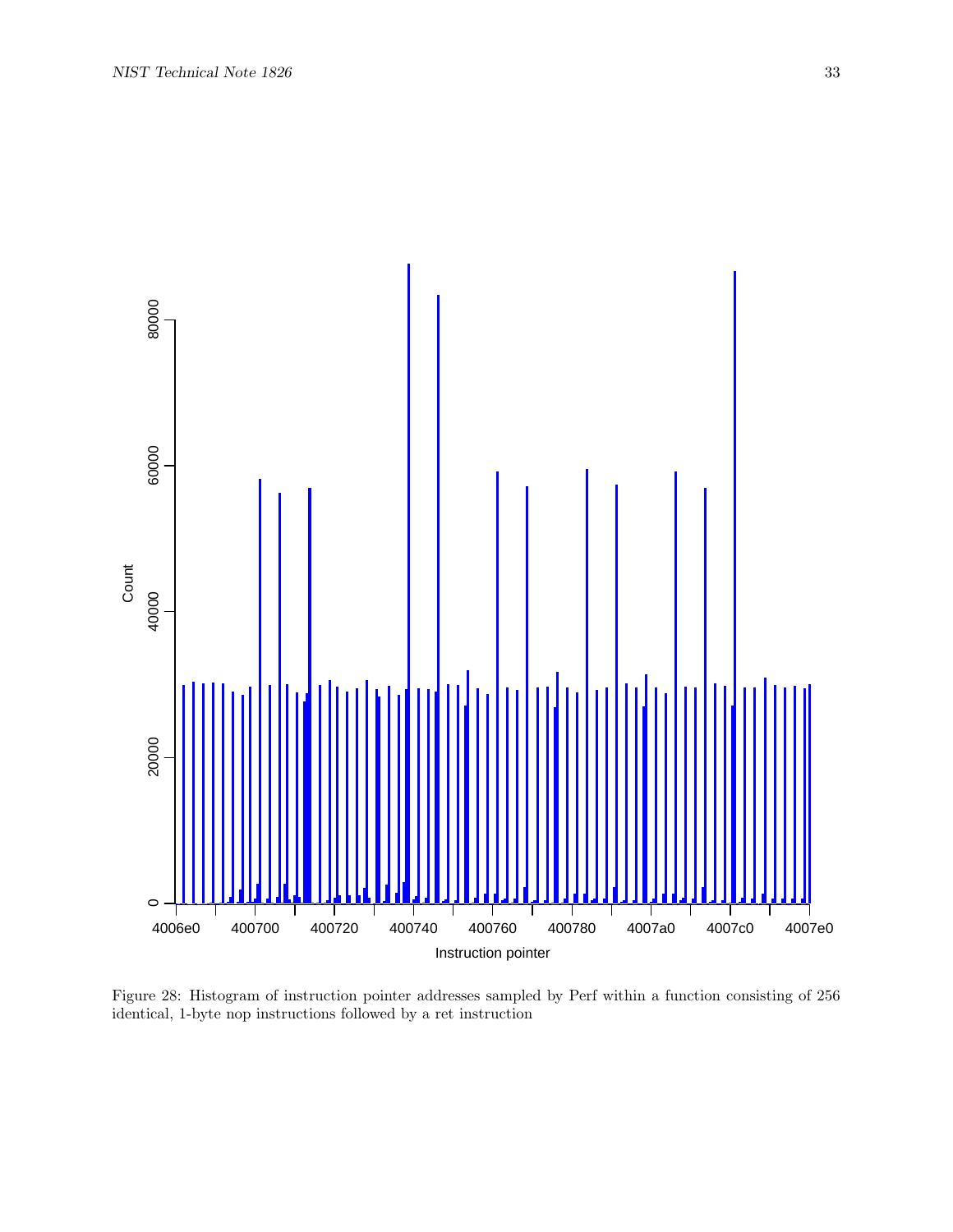<span id="page-36-0"></span>

Figure 29: Id., instruction pointer addresses modulo 16

- Our results show a pattern of the actual variability being strongly influenced by self-time fragmentation, a factor which cannot be determined from the data yielded by sampling alone. Although the model of quantization error in [Section 3.2.3](#page-7-1) attempts to account for the uncertainty arising from self-time fragmentation, the observed variances in most cases are much less than the uncertainty bounds based on this model.
- Sources of noise that are specific to a particular environment or measuring instrument can have a greater effect, as can competing loads (but not always).
- Results can be skewed by seemingly extraneous factors, such as the main program differences that impacted the test in [Section 7,](#page-29-0) and potentially by sampling bias, which the experiment of [Section 8](#page-32-0) did nothing to exclude.
- Projections made in the process of matching observed results with expected results can introduce uncertainties that exceed those of the original measurements.
- Turbo Boost and any functionally similar dynamic CPU frequency adjustment features may introduce significant time- and temperature-dependency, which invalidates the original method of determining uncertainty that assumes that the observations are independent and identically distributed.
- Small-sample results are vulnerable to being invalidated by outliers whose relative frequency becomes apparent only in larger samples.

Given those findings, we recommend the following:

• The number of repetitions of benchmarks should not be determined based on rules of thumb or subjective consistency of results. Benchmarks should be repeated a sufficient number of times to permit assessment of the distribution of results and to achieve an acceptably small confidence interval according to the original method at least.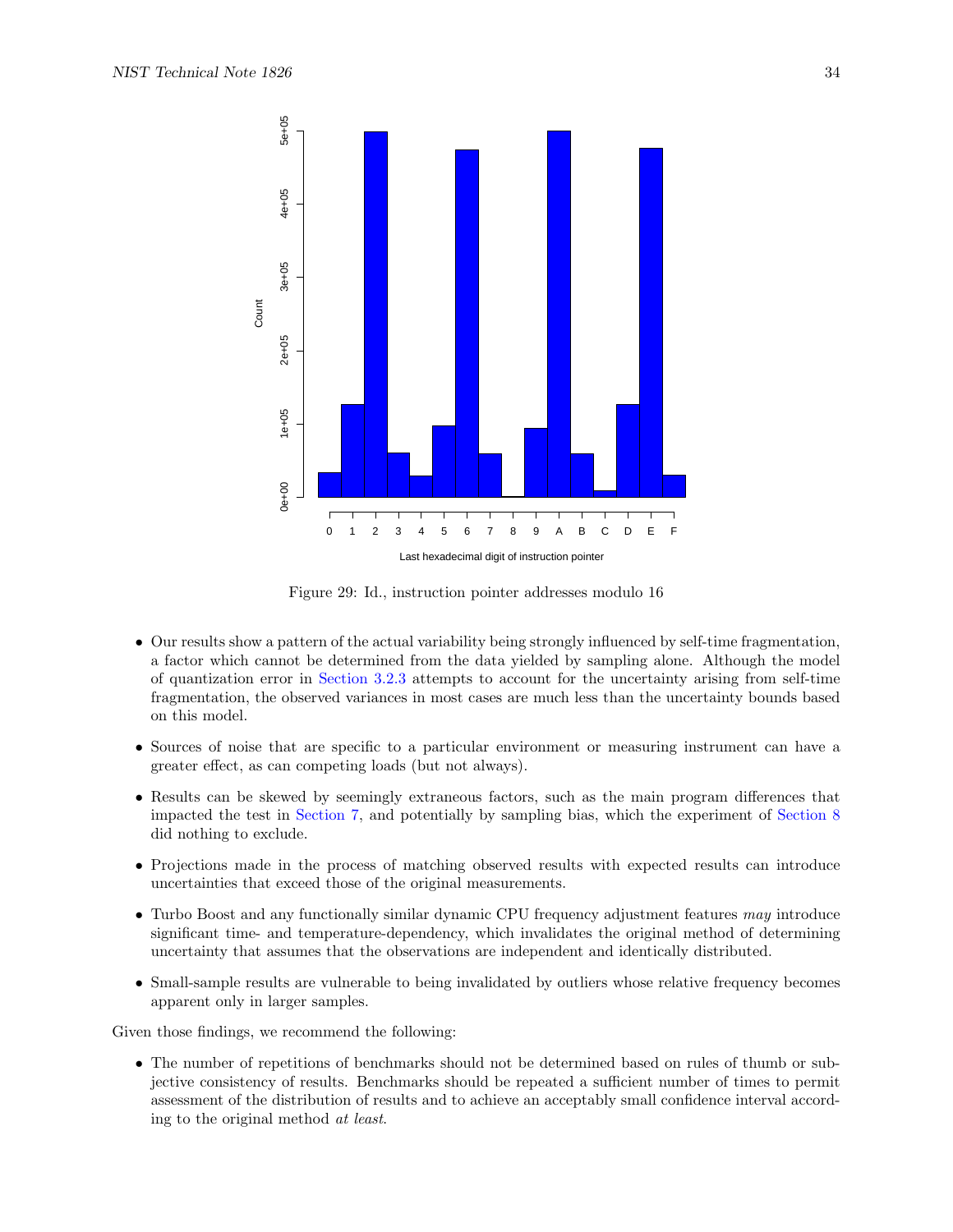- If the distribution of results is obviously non-normal or changes based on unknown or uncontrollable factors, the risk of drawing invalid conclusions from small samples is correspondingly amplified, and the repetitions should be increased accordingly to limit that risk. If the distribution is predictable and any secondary modes have been adequately characterized, the bootstrap method can be applied to find a more accurate confidence interval or to validate the output of the original method.
- With functions having short execution times being particularly susceptible to self-time fragmentation and suffering greater impact from any skewing and sampling bias that might occur, it is advisable to identify short, frequently-invoked functions when possible and use results with extra caution whenever they are found.
- If measurements cannot be isolated from competing loads, then the impact of competing loads on the measurements should be evaluated in situ and taken into account when analyzing results.
- When applicable, non-experimental sources of uncertainty, such as the uncertainty introduced when a model is fit to experimental observations, should be evaluated.
- If relative comparisons of self time are adequate for the purpose, then one should prefer a count of CPU cycles, rather than time, as the trigger for sampling events, and prefer a count of samples, rather than CPU or elapsed time, as the measure of self time, to factor out the effects of CPU frequency scaling.
- Check recorded data for evidence of time- and temperature-dependency. If it is evident, repeat the experiment with dynamic CPU frequency adjustment features such as Turbo Boost and SpeedStep disabled and note in analysis that performance under normal conditions would vary. If thermal limits do not permit this, collected data will have to be filtered to deal with the time- and temperaturedependency of results. At a minimum, "cold" and "hot" results should be evaluated separately.

Additional research on this topic should

- Narrow down the self-time fragmentation effect by comparing results with a modified test program in which fn1 and fn2 have the same number of calls but the fn2 workload is four times as long;
- Determine whether call counts or function entry-exit traces provide sufficient additional information to accurately predict the uncertainty;
- Determine whether explicit randomization of sampling intervals has a beneficial effect;
- Follow up on plausible explanations of observed anomalies to confirm or refute the presence of bias;
- Do more experiments with different languages and measuring instruments; and
- When possible, follow up on AXE for Windows with the "runsa" data collection driver and on Perf for Android to determine whether the secondary modes go away and results are comparable to those seen under Linux with Perf and Gprof.

The raw data and source code pertaining to this report are available online [\[41\]](#page-39-21).

# Acknowledgments

William F. Guthrie of the Statistical Engineering Division provided the analysis for [Section 7,](#page-29-0) the second bound and visualization in [Section 3.2.3,](#page-7-1) and extensive consultation throughout.

The test driver and test program for Android were developed by Ramón Luis De Jesús as part of a Summer Undergraduate Research Fellowship (SURF).

Thanks to Vreda Pieterse, Barbara Guttman, Ram Sriram, and other reviewers for their helpful suggestions.

Special thanks to Barbara Guttman for group management and operational support to make this research possible.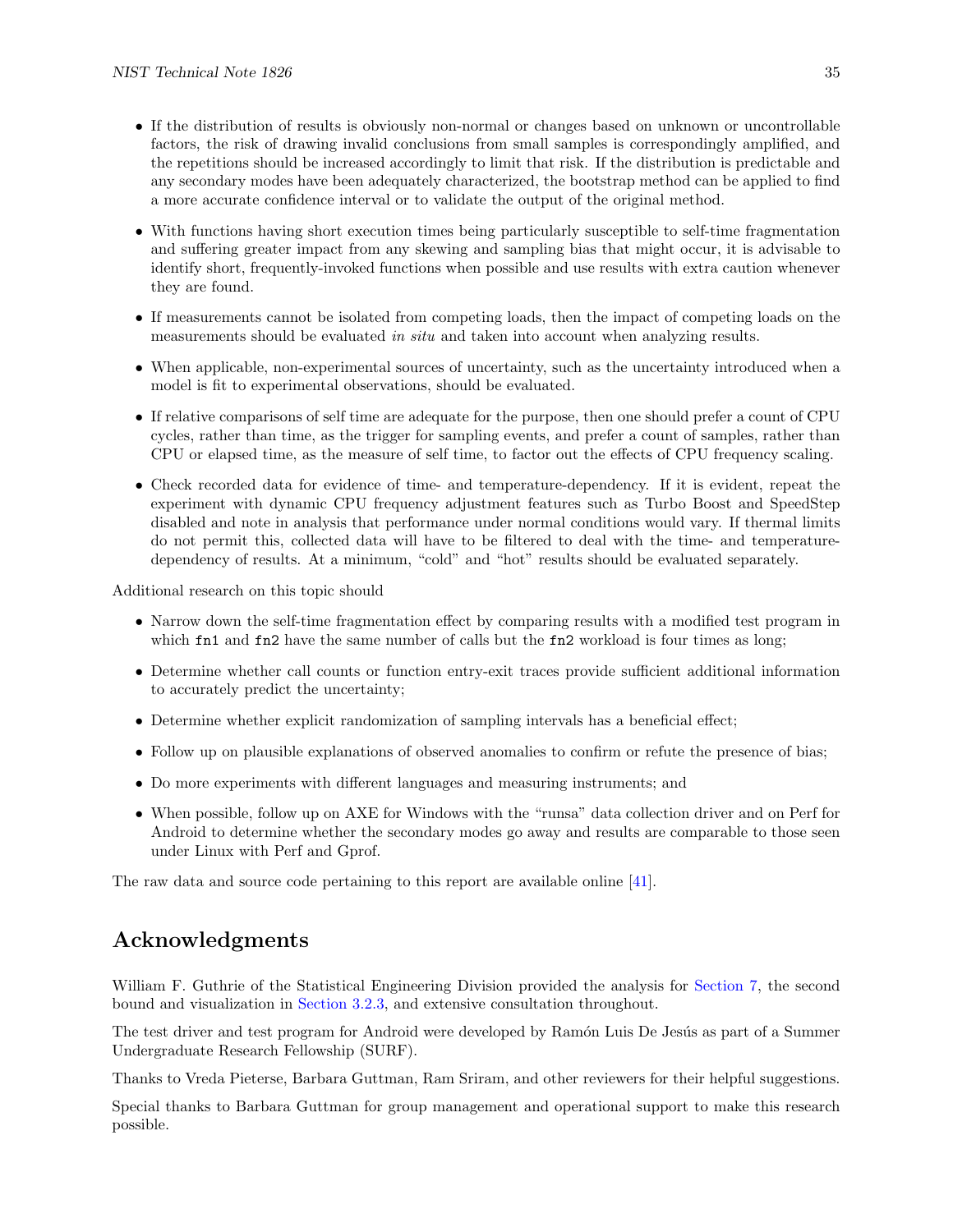# References

- <span id="page-38-0"></span>[1] Martin Reiser. The Oberon System User Guide and Programmer's Manual. ACM Press, 1991. As quoted in "Wirth's law," Wikipedia, 2013, [http://en.wikipedia.org/wiki/Wirth's](http://en.wikipedia.org/wiki/Wirth) law.
- <span id="page-38-1"></span>[2] Perf: Linux profiling with performance counters, 2012. <https://perf.wiki.kernel.org/>.
- <span id="page-38-2"></span>[3] OProfile, 2012. <http://oprofile.sourceforge.net/>.
- <span id="page-38-3"></span>[4] Jay Fenlason. GNU gprof, 1988. In GNU binutils, <http://www.gnu.org/software/binutils>.
- <span id="page-38-4"></span>[5] GCC, the GNU Compiler Collection, 2012. <http://gcc.gnu.org/>.
- <span id="page-38-5"></span>[6] Susan L. Graham, Peter B. Kessler, and Marshall K. McKusick. Gprof: a call graph execution profiler. Proceedings of the 1982 SIGPLAN Symposium on Compiler Construction, SIGPLAN Notices, 17(6):120–126, June 1982. <http://docs.freebsd.org/44doc/psd/18.gprof/paper.pdf>.
- <span id="page-38-6"></span>[7] Susan L. Graham, Peter B. Kessler, and Marshall K. McKusick. An execution profiler for modular programs. Software—Practice and Experience, 13:671–685, 1983.
- <span id="page-38-7"></span>[8] Intel VTune Amplifier XE, 2013. <http://software.intel.com/en-us/intel-vtune-amplifier-xe>.
- <span id="page-38-8"></span>[9] Intel Composer XE, 2013. <http://software.intel.com/en-us/intel-composer-xe>.
- <span id="page-38-9"></span>[10] Documentation on Android Debug class, 2013. [http://developer.android.com/reference/android/](http://developer.android.com/reference/android/os/Debug.html) [os/Debug.html](http://developer.android.com/reference/android/os/Debug.html).
- <span id="page-38-15"></span>[11] David Flater. Configuration of profiling tools for C/C++ applications under 64-bit Linux. NIST Technical Note 1790, National Institute of Standards and Technology, 100 Bureau Drive, Gaithersburg, MD 20899, March 2013. <http://dx.doi.org/10.6028/NIST.TN.1790>.
- <span id="page-38-10"></span>[12] Joint Committee for Guides in Metrology. Evaluation of measurement data—Guide to the expression of uncertainty in measurement. JCGM 100:2008, [http://www.bipm.org/utils/common/documents/](http://www.bipm.org/utils/common/documents/jcgm/JCGM_100_2008_E.pdf) [jcgm/JCGM](http://www.bipm.org/utils/common/documents/jcgm/JCGM_100_2008_E.pdf) 100 2008 E.pdf.
- <span id="page-38-11"></span>[13] Joint Committee for Guides in Metrology. Evaluation of measurement data—Supplement 1 to the "Guide to the expression of uncertainty in measurement"—Propagation of distributions using a Monte Carlo method. JCGM 101:2008, [http://www.bipm.org/utils/common/documents/jcgm/JCGM](http://www.bipm.org/utils/common/documents/jcgm/JCGM_101_2008_E.pdf) 101 2008 E. [pdf](http://www.bipm.org/utils/common/documents/jcgm/JCGM_101_2008_E.pdf).
- <span id="page-38-12"></span>[14] Barry N. Taylor and Chris E. Kuyatt. Guidelines for evaluating and expressing the uncertainty of NIST measurement results. NIST Technical Note 1297, National Institute of Standards and Technology, 100 Bureau Drive, Gaithersburg, MD 20899, 1994. <http://www.nist.gov/pml/pubs/tn1297/>.
- <span id="page-38-13"></span>[15] Barry N. Taylor and Peter J. Mohr. Uncertainty of Measurement Results, in The NIST Reference on Constants, Units, and Uncertainty, October 2000. <http://physics.nist.gov/cuu/Uncertainty/>.
- <span id="page-38-14"></span>[16] Barry N. Taylor and Peter J. Mohr. Evaluating uncertainty components: Type A, in The NIST Reference on Constants, Units, and Uncertainty, October 2000. [http://physics.nist.gov/cuu/Uncertainty/](http://physics.nist.gov/cuu/Uncertainty/typea.html) [typea.html](http://physics.nist.gov/cuu/Uncertainty/typea.html).
- <span id="page-38-16"></span>[17] Barry N. Taylor and Peter J. Mohr. Evaluating uncertainty components: Type B, in The NIST Reference on Constants, Units, and Uncertainty, October 2000. [http://physics.nist.gov/cuu/Uncertainty/](http://physics.nist.gov/cuu/Uncertainty/typeb.html) [typeb.html](http://physics.nist.gov/cuu/Uncertainty/typeb.html).
- <span id="page-38-17"></span>[18] David J. Lilja. Measuring computer performance: A practitioner's guide. Cambridge University Press, 2000.
- <span id="page-38-18"></span>[19] Gprof version 2.22.52.0.2 manual, §6.1, Statistical Sampling Error. GNU info document, available from Linux command line by typing info gprof.